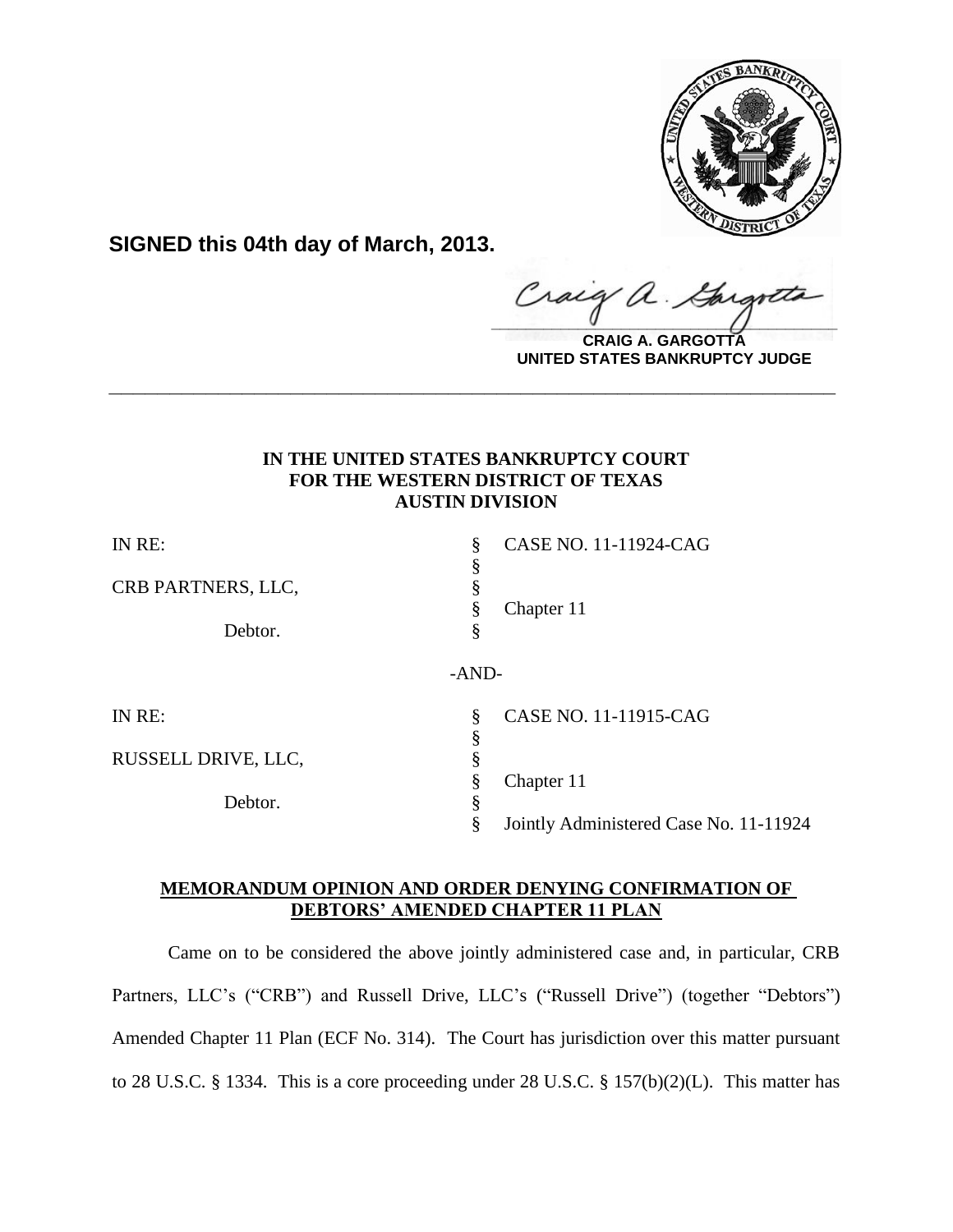been referred to the Bankruptcy Court under the District Court's Standing Order of Reference. This Memorandum Opinion constitutes the Court's Findings of Fact and Conclusions of Law pursuant to Federal Rule of Bankruptcy Procedure 7052. For reasons stated in this Memorandum Opinion, the Court is of the opinion that Debtors' plan should be DENIED.

### **FACTUAL AND PROCEDURAL BACKGROUND**

CRB filed a voluntary petition for bankruptcy under Chapter 11 (ECF No. 1) on August 1, 2011, in the United States Bankruptcy Court for the Western District of Texas, Austin Division. CRB owns and operates real property in Texas. On the same day, Russell Drive, LLC ("Russell Drive") also filed a Chapter 11 petition for bankruptcy (Case no. 11-11915-CAG, ECF No. 1). Russell Drive owns two separate properties in Travis County, Texas, along with other properties owned with CRB. CRB and Russell Drive filed bankruptcy petitions to halt foreclosure proceedings initiated by First National Bank ("FNB").

On August 2, 2011, CRB and Russell Drive filed a motion for joint administration of cases pursuant to 11 U.S.C. § 1015 and Local Bankruptcy Rule 1015 (ECF No. 2). Russell Drive and CRB are "affiliates" pursuant to 11 U.S.C.  $\S 101(2)(B)$ .<sup>1</sup> The single largest creditor of Russell Drive and CRB is FNB. The debt owed to FNB is secured by real estate owned by CRB, as well as real estate owned by Russell Drive. The Court granted the motion for joint administration on August 26, 2011 (ECF No. 12), and the two cases came to be administered under Case No. 11-11924 CAG.

Two properties comprise substantially all of the assets of CRB and Russell Drive. One property, the "Travis County property", consists of an office building on Russell Drive in Austin, Texas, with a small adjacent tract fronting Ben White Boulevard. The other property, the

<sup>1</sup> Charles E. Howard is a 50% owner of Russell Drive and a 31.66% owner of CRB. Therefore, Mr. Howard owns, directly or indirectly, the power to vote at least 20% of the voting securities of each entity. This ownership makes CRB and Russell Drive "affiliates" under the bankruptcy code.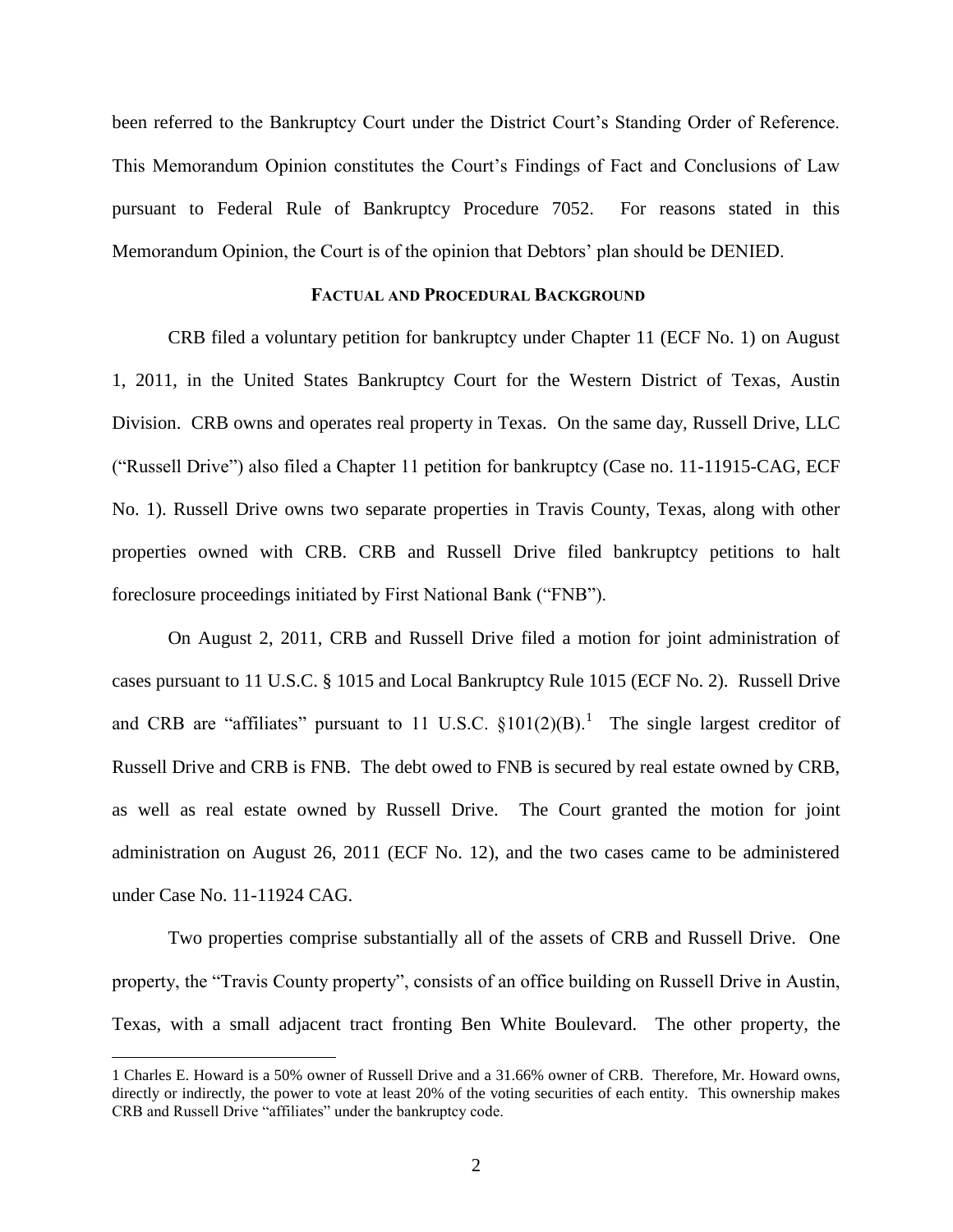"Cameron County property", consists of (1) 43 residential lots; (2) "Cottonwood Creek Subdivision No. 1" on which is located a clubhouse, swimming pool, Jacuzzi, tennis courts, and shuffle board area and; (3) approximately 67.329 acres of land comprised of (i) 23.72 acres of a yet-to-be-developed subdivision consisting of 130 lots; (ii) Development Reserve II of 19.08 acres and; (iii) nine-hole golf course constructed, maintained, and operated on approximately 24.5 acres ("Golf Course"). FNB has liens on both properties.

On February 3, 2011, Debtors filed their Chapter 11 plan (ECF No. 261). FNB, Cottonwood Creek Property Owners, Inc. ("CCPO"), and the IRS filed objections to the December 30, 2011 disclosure statements (ECF Nos. 263, 264, 143).

Following submission of the plan, Debtors filed a Joint Motion to Value Collateral (ECF No. 262). The purpose of the Motion was to determine the actual value of the Cameron County Property (the property to be conveyed back to FNB in satisfaction of the debt). After several continuances, the Court held a hearing on the Motion on June 29, 2012. The Court determined that the value of the Cameron County Property is \$1,340,000.00, including a deduction for ad valorem taxes.<sup>2</sup>

In late July, following the valuation hearing, Debtors filed an Amended Disclosure Statement (ECF No. 313) and an Amended Chapter 11 Plan (ECF No. 314). The Amended Plan ("the Plan") proposes to pay both CRB and Russell Drive's creditors through a single bank account, the "Liquidating Fund." Under the Plan, CRB and Russell Drive would contribute its cash on deposit to the Liquidating Fund. CRB would further contribute the proceeds from the sale of its personal property. The Plan also notes that equity holders of both Debtors will

<sup>2</sup> The Court gave an oral ruling of the value on July 6, 2012 and requested that FNB's counsel submit an order reflecting that ruling. Counsel submitted the order on November 5, 2012. The order, as well as subsequent filings in the docket, states an incorrect value of \$1,360,000.00. This opinion only utilizes the value of \$1,340,000.00 as determined by the Court.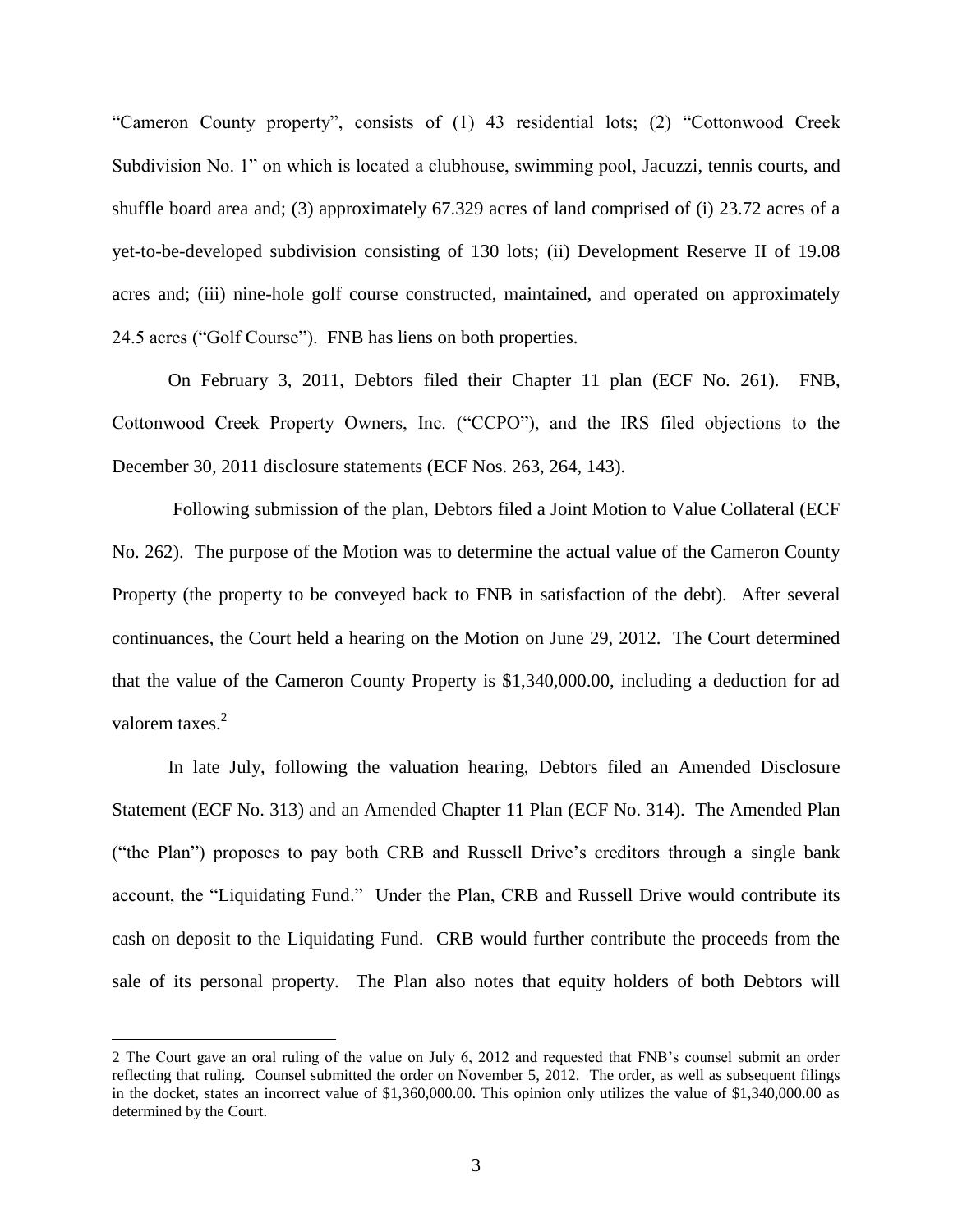contribute additional money into the Liquidating Fund, but does not specify which equity holders will contribute or the amount of their contributions. At the confirmation hearing, CRB equity holder, Don Speers, testified that he would contribute as much as \$100,000 to the Liquidating Fund.

The Plan proposes to convey to FNB, in full satisfaction of its claim, a portion of the property securing the debt and states that principal, interest at the non-default rate, and reasonable attorneys' fees owed to FNB exceeding the value of the property will be paid from the Liquidating Fund.<sup>3</sup> It provides that CRB's General Unsecured Creditors (Class VIII) will be paid 10% of their claims, while CCPO and "Homeowners in Cottonwood Creek Owed by CRB" (Class VII) will receive a pro rata distribution of the funds on deposit with the 199<sup>th</sup> Judicial District Court, unless the court determines by final non-appealable judgment that the funds should be paid to  $CRB<sup>4</sup>$ . In that case, the funds will be paid into the Liquidating Fund. FNB and CCPO filed objections to the Plan (ECF No. 477, 478).

On September 14, 2012, the Court approved Debtors' Disclosure Statement (ECF No. 331) and set a confirmation hearing for November 5, 2012. The confirmation hearing on the Plan was then continued to November 28, 2012. Ballot Summaries for both Debtors (ECF Nos. 551, 552) indicate that FNB and CCPO are the only voting creditors to vote against the plan.

FNB's objection to the plan addresses multiple reasons for denying confirmation (ECF No. 477). FNB's primary objection; however, lies in the "dirt-for-debt" nature of FNB's treatment under the plan. FNB asserts that the Cameron County property does not have

<sup>3</sup> The Plan promises FNB payments to the extent that their claims for principal, interest at the non-default rate, and reasonable attorneys' fees exceed \$1,360,000. The \$1,360,000 sum represents the value of the Cameron County Property. Per the Court's oral ruling, the correct value of the property is actually \$1,340,000.

<sup>4</sup> The Plan classifies CCPO and individual homeowners together in class VI. CCPO is now the sole creditor in Class VI, as each of the individual homeowners' claims were withdrawn or disallowed.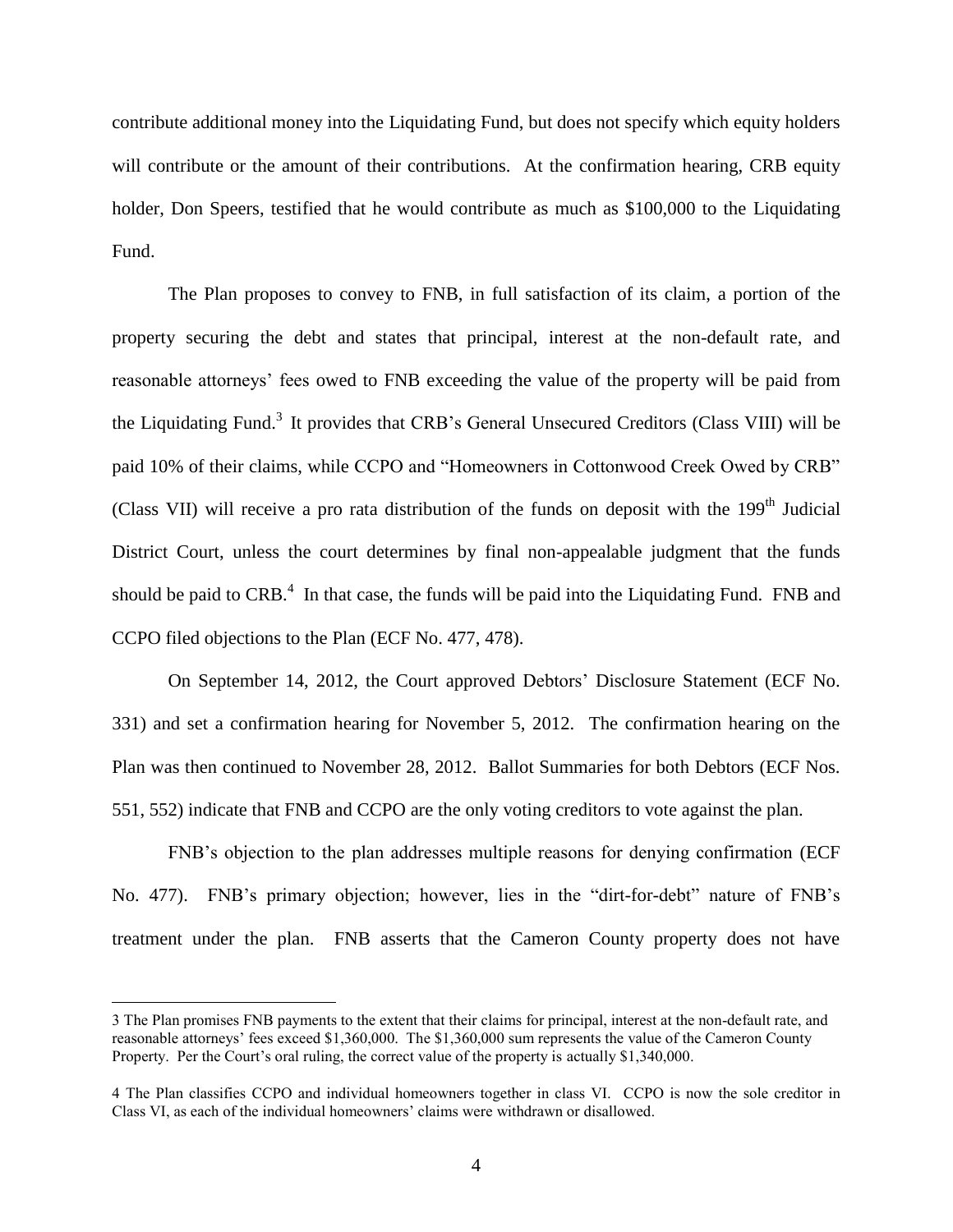sufficient value to allow FNB to recover the full amount of its claim and, therefore, FNB is not receiving the "indubitable equivalent" of its claim as required by 11 U.S.C. §1129(b)(3)(B)(iii).

CCPO's objection to the plan (ECF No. 478) numerous objections to the Plan. These bases for these objections include allegations that the Plan improperly grants the debtor a discharge in a liquidating case, the plan proposes to improperly release third parties from legal claims, and the plan proposes to grant an injunction without compliance with applicable law. *See* ECF No. 314, sections 10.5, 10.8, (1)(e), (1)(g), and (1)(h). At hearing on November 5, 2012, and on record, attorneys for Debtor agreed to remove such language from the plan. However, an amended plan reflecting the change was never received by the Court. Assuming these provisions will severed from the plan, some of CCPO's major remaining objections are that (1) the Plan improperly creates separate classes of unsecured claims in order to gerrymander acceptance of the Plan; (2) the Plan is not feasible; (3) the Plan improperly utilizes assessment funds in violation of the Covenants and; (4) the Plan violates the absolute priority rule.

#### A. CCPO's Claims in This Bankruptcy Proceeding

CCPO filed proofs of claim against CRB in the amounts of \$280,560.00, \$4,786.00, and \$65,884.32. CRB filed objections to all proofs of claim (ECF Nos. 334, 335, 472). Objections to proofs of claim in the amounts of \$280,560.00 and \$4,786.00 were granted (ECF Nos. 392, 393). Due to multiple continuances, a hearing has not been held on the \$65,884.32 claim. On March 26, 2012, CCPO filed an adversary proceeding (Case No. 12-01055-CAG) alleging that it owned the common areas of the community, or in the alternative that the common areas were held in trust for CCPO and that FNB did not have a valid lien on the common areas (ECF No. 283). FNB filed a motion for summary judgment, with CRB joined therein, and the Court held a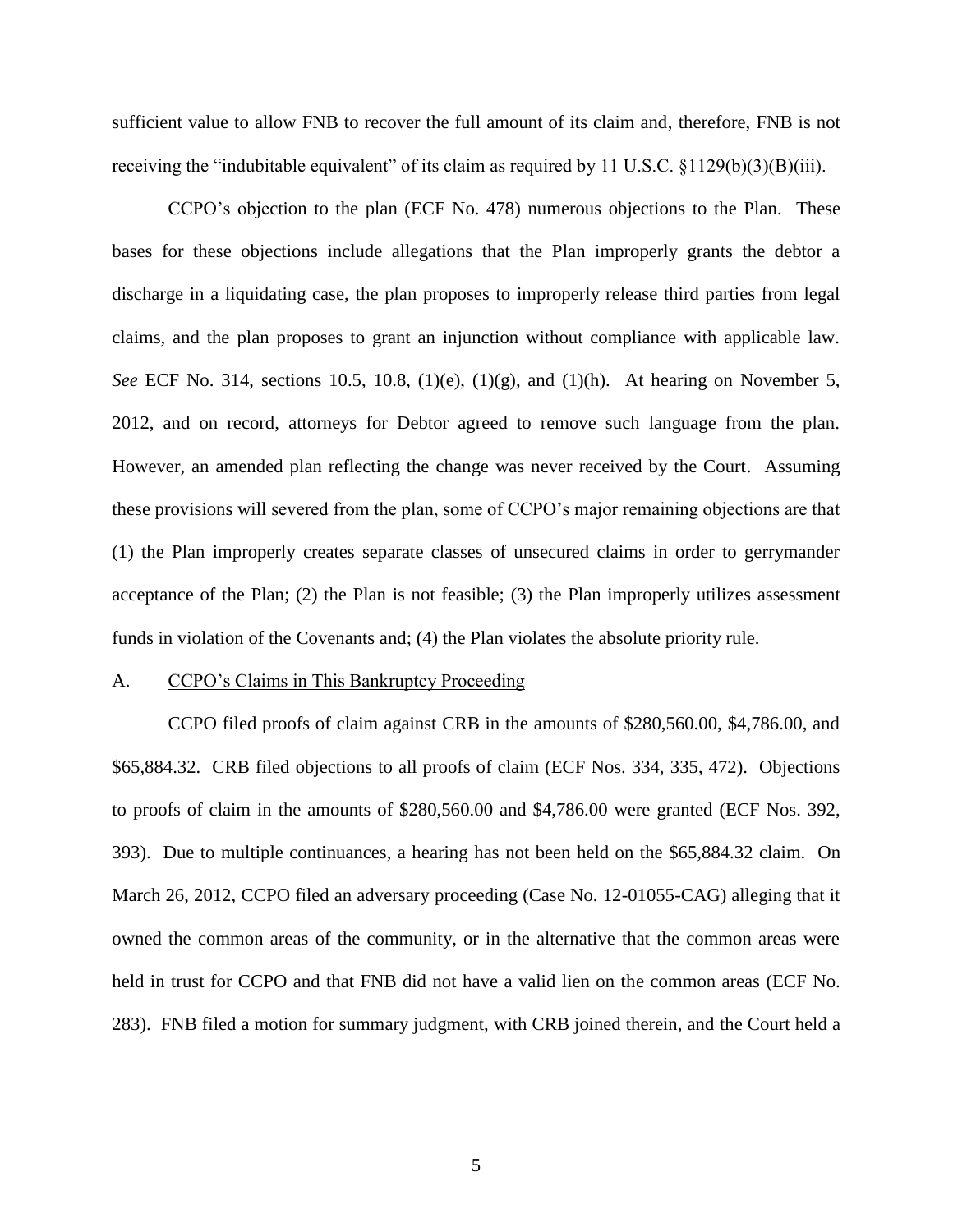hearing on August 30, 2012. The Court determined that CCPO did not own the common areas, that the common areas were not held in trust for CCPO, and that the lien of FNB was valid.

Additionally, CCPO filed its Motion for Allowance of Administrative Expense Claim in the amount of \$1,600.00 on June 11, 2012, asserting that CRB was required to remit \$1.00 per property per month to CCPO. After a hearing on the matter, this Court determined that CCPO is not entitled to collect monthly dues from CRB and is not entitled to an administrative expense claim (ECF No. 562).

On November 4, 2012 CCPO filed its Motion for Temporary Allowance of Claim for Purposes of Voting (ECF No. 553). In the Motion, CCPO requested that this Court temporarily allow its claim in the amount of \$65,844.32 for the purposes of voting on plan confirmation pursuant to Bankruptcy Rule 3018(a). This Court granted CCPO a temporary claim for the purposes of voting in the amount of  $$1.00<sup>5</sup>$ 

Further, throughout the proceedings this Court received multiple letters from property owners professing dissatisfaction with CRB's management of the Cottonwood Creek XXI subdivision common areas, unhappiness with increases in assessment fees, and concern that CRB's mismanagement will impact the value of the property in the subdivision.<sup>6</sup> Many of the property owners initially filed proofs of claim in this proceeding for "wrongful lien filed on home<sup>7</sup> or for the return of monthly dues. Debtors subsequently filed objections to those claims, stating that any funds the debtor(s) might be entitled to receive would be paid out of the registry, and would be dependent upon the determination of underlying state court litigation (ECF Nos.

<sup>5</sup> To this date, this Court has not received an order on this motion from CCPO's counsel despite the fact that an Order Due Letter was sent on November 27, 2012.

<sup>6</sup> *See, e.g.,* "Letter: CRB Partners, LLC, A Case Study of Arrogance and Stupidity filed by Creditor Edward Koelper. ECF No. 60.

<sup>7</sup> *See infra* "History of Disputes Between CCPO and CRB". CRB filed liens on the properties of Cottonwood Creek residents who withheld monthly dues from CRB in violation of the Covenants.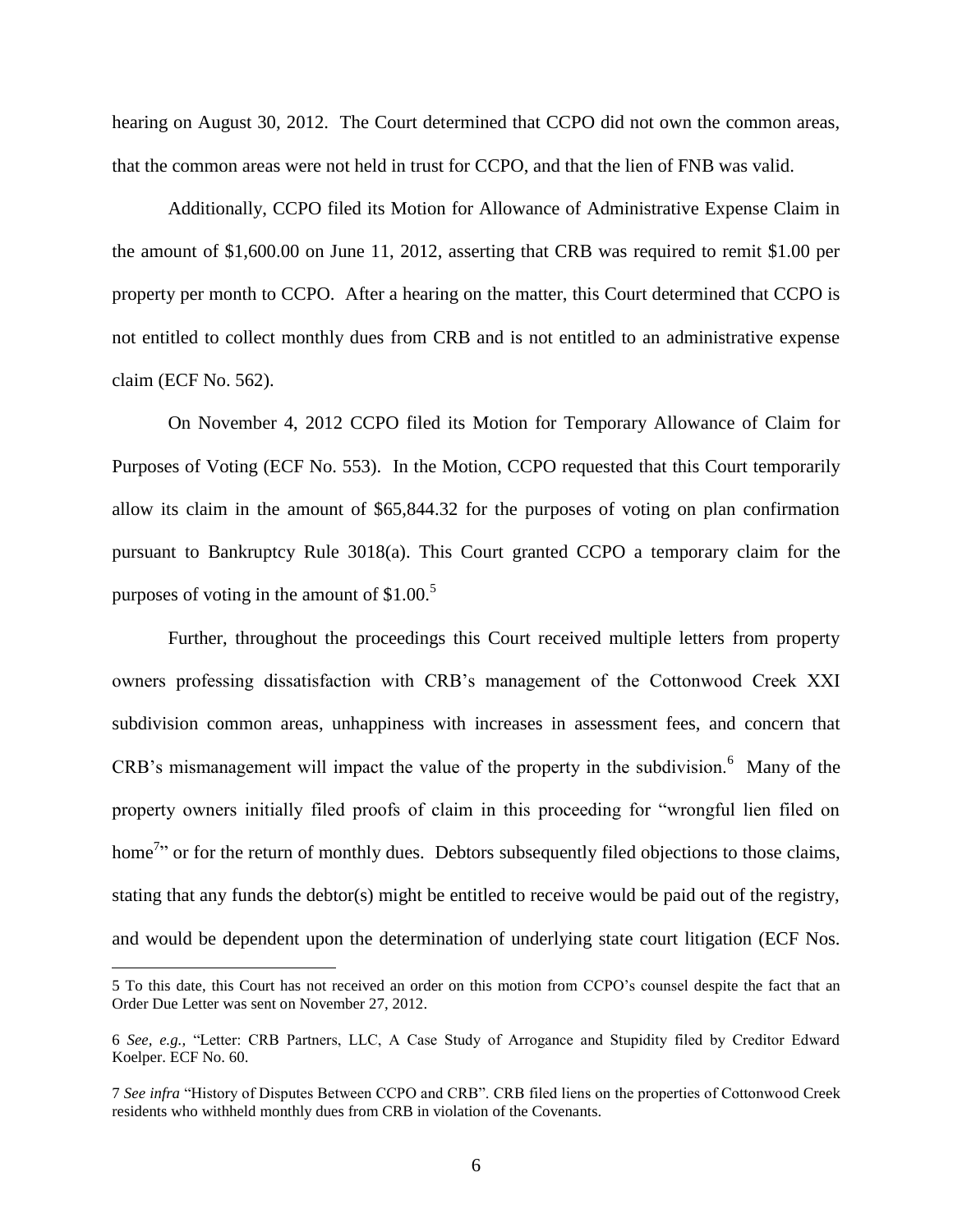82-115, 117-123). The Court granted Debtors' objections to roughly 40 proofs of claim (ECF Nos. 173-212). Any other proofs of claim filed by property owners were withdrawn (ECF Nos. 130, 131, 133-137, 139-142, 144-170).

### B. The State Court Litigation and the Plan

Before CRB filed its bankruptcy petition, it was the plaintiff in state court litigation, styled and numbered as *CRB Partners, LLC vs. Stewart Pierce, Vivian Finch, Gene Voorhies, Donald EuDaly, Margaret Fabian, Cause No. 2009-06-3459-C, in the 197<sup>th</sup> District Court,* Cameron County, Texas (the "State Court Litigation").

On February 16th, 2012, CRB filed its Motion of CRB Partners, LLC for Order Confirming Modification of the Automatic Stay to Allow Continuation of State Court Litigation (ECF No. 273). The Motion would allow the state court to resume the State Court Litigation, which was halted by the automatic stay, because State Court was the appropriate forum to decide the issues brought forth in the State Court Litigation. That same day, this Court granted the Motion for Modification (ECF No. 274), modifying the stay to allow the continuation of the State Court Litigation as well as any proceeding in any appellate court arising out of the State Court Litigation.

#### C. History of Disputes Between CRB and CCPO

 $\overline{a}$ 

Although only tangentially relevant to the proceedings in this Court, the State Court Litigation centers on various disagreements between CRB (the owner/operator of an active adult retirement community called Cottonwood Creek XXI) and CCPO. CCPO is an organization allegedly formed with the intent to be the official representative and liaison for the property owners in the Cottonwood Creek XXI community.<sup>8</sup> CCPO alleges that CRB has failed to

<sup>8</sup> The memorandum opinion from the Court of Appeals Thirteenth District of Texas (which heard an interlocutory appeal from the State Court Litigation decision granting CRB's request for a temporary injunction against CCPO)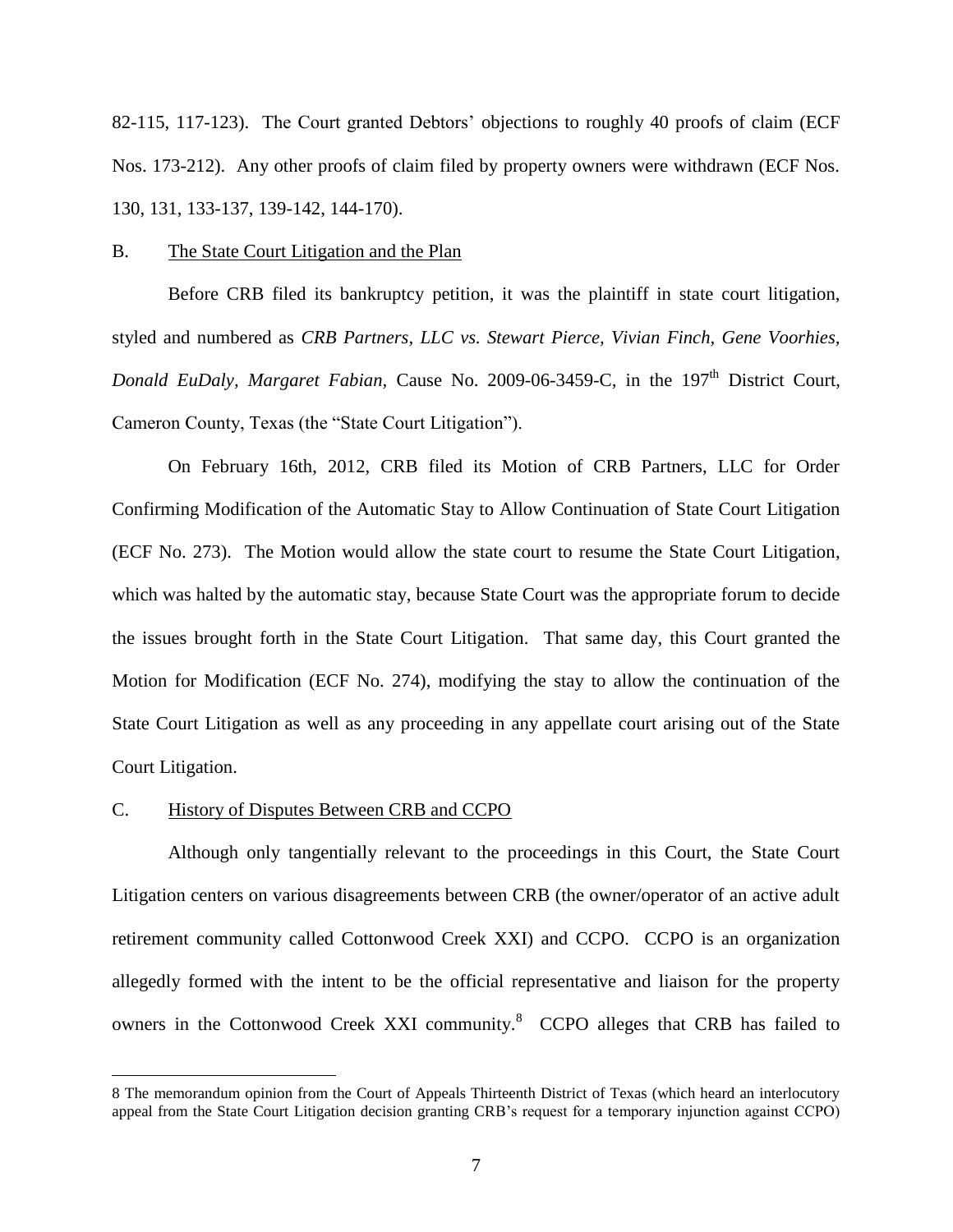comply with the terms of the subdivision's covenants and governing documents. Specifically, CCPO argues that CRB failed to make various repairs and to maintain adequately certain common areas, that CRB was not properly using annual dues and assessments routinely paid for the benefit of the community, and that the bids CRB obtained to repair items CCPO deemed broken were unreasonably high. Further, on April 22, 2009, CCPO's Board of Directors requested that residents withhold monthly dues from CRB and, instead, pay assessment dues into a trust account established to escrow funds. In withholding monthly dues from CRB residents were in violation of the Covenants and were subject to having a lien placed on their property.

CRB ultimately initiated the State Court Litigation seeking a temporary injunction, a temporary restraining order, and a permanent injunction and alleging that CCPO tortiously interfered with contracts pertaining to the creation of the community, that CCPO fabricated allegations and falsely accused CRB, and that CCPO encouraged residents not to pay assessment dues to CRB.<sup>9</sup> The trial court granted CRB's request for a temporary restraining order, and on September 3, 2009, entered its first supplemental order granting CRB's request for a temporary injunction and requiring that all monies collected by CCPO from residents be returned to CRB. The State Court Litigation is still pending.

## **DISCUSSION**

### A. Indubitable Equivalence

 $\overline{a}$ 

In order for the Plan to be confirmed, the Plan must meet the requirements of 11 U.S.C. § 1129. Because FNB has voted against the Plan, 11 U.S.C. § 1129(b) must be satisfied before the

notes that there was some argument as to whether CCPO followed the correct procedures to become the registered property owners association for the community. Further, the memorandum opinion notes that several other owners of the community later formed the "Cottonwood Creek Property Owners Association, Inc." which purports to be the true property owners' association for the community.

<sup>9</sup> Notably, one resident letter to this Court paints CCPO as an "illegal board", and describes CCPO as "[having] a personal vendetta against CRB" (ECF No. 67).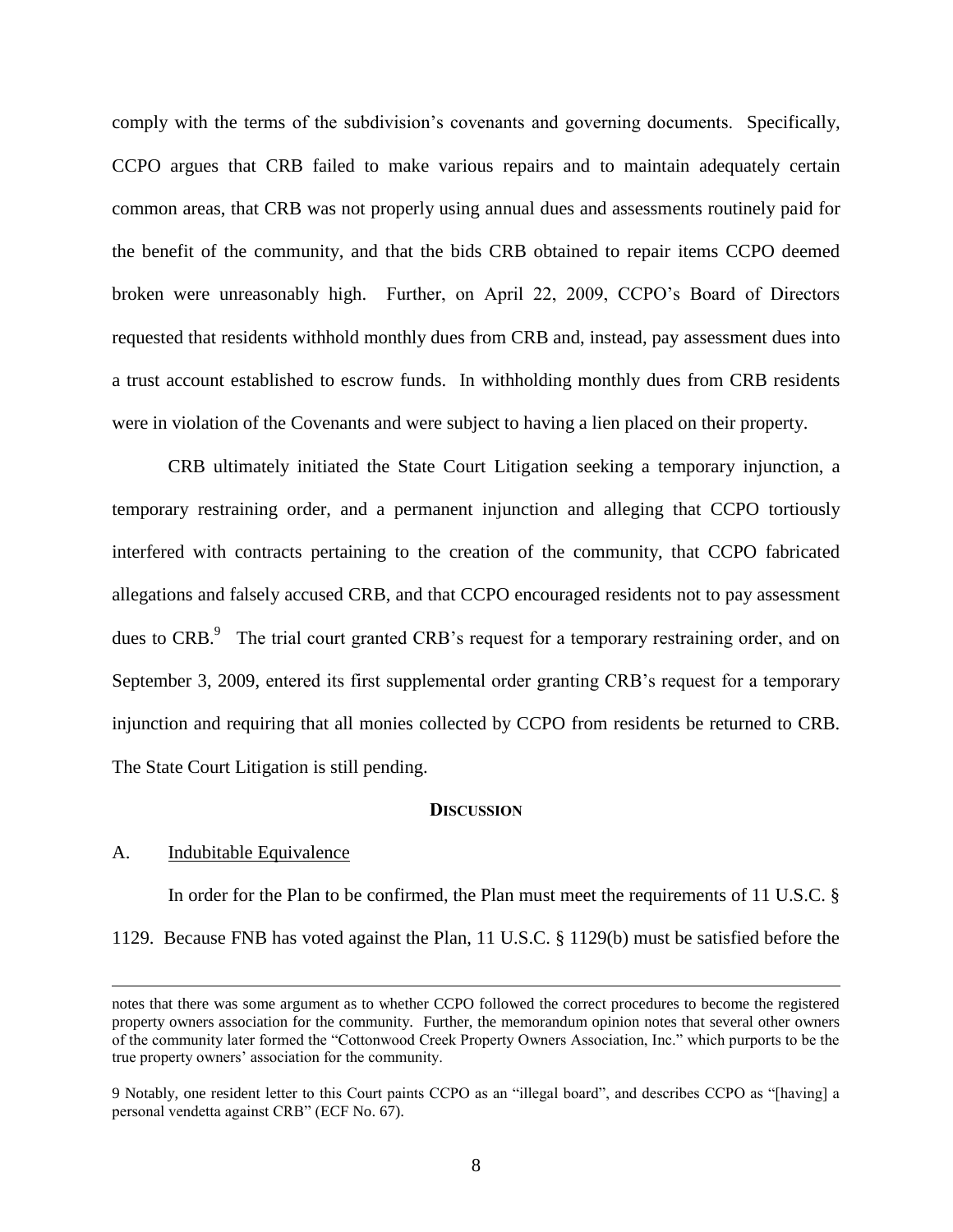Debtor can "cram down" FNB's claim. Section  $1129(b)(2)(A)(iii)$  requires that a creditor receive the full value of its secured claim or the claim's "indubitable equivalent" in order for a plan to be fair and equitable. There is little question that plans proposing to surrender all property to which a lien attaches are "fair and equitable" and the creditor in such cases receives the indubitable equivalent of its secured claim. *See Sandy Ridge Dev. Corp. v. La. Nat'l Bank*, 881 F.2d 1346, 1350 (5th Cir. 1898). The same cannot always be said with respect to a plan that proposes to surrender only a portion of the collateral in satisfaction of the secured claim—a "partial dirt-for-debt" plan. In such cases, courts must make findings on the value of the real estate to determine whether a partial dirt-for-debt plan meets the indubitable equivalence requirement. *In re Park Forest Dev. Corp.,* 197 B.R. 388, 396 (Bankr. N.D.Georgia 1996); *In re SUD Props., Inc***.**, No. 11-03833-8-RDD, 2011 WL 5909648 at \*6 (Bankr. E.D. N.C. July, 20 2011). The Debtor has the burden of proof to show the indubitable equivalence of the property to be returned to the creditor. *See In re B.W. Alpha, Inc.*, 100 B.R. 831 (Bankr. N.D. Tex. 1988).The standard courts apply when analyzing the indubitable equivalence required by Section 1129(b) is preponderance of the evidence. *See Grogan v. Garner,* 498 U.S. 279 (1991) (stating that the burden of proof required in bankruptcy cases is preponderance of the evidence unless otherwise stated).

FNB asserts that the partial dirt-for-debt plan does not give FNB the indubitable equivalent of its claim as required by Section  $1129(b)(2)(A)(iii)$ . As a result, FNB argues that Debtor may not invoke the "cram down" provision of Chapter 11. In support, FNB cites *In re Arnold Baker Farms*, in which the Ninth Circuit determined that the trial court's valuation of a partial distribution of that land would not provide the creditor with the indubitable equivalence of its claim because there was not a sufficient cushion to protect the creditor even though the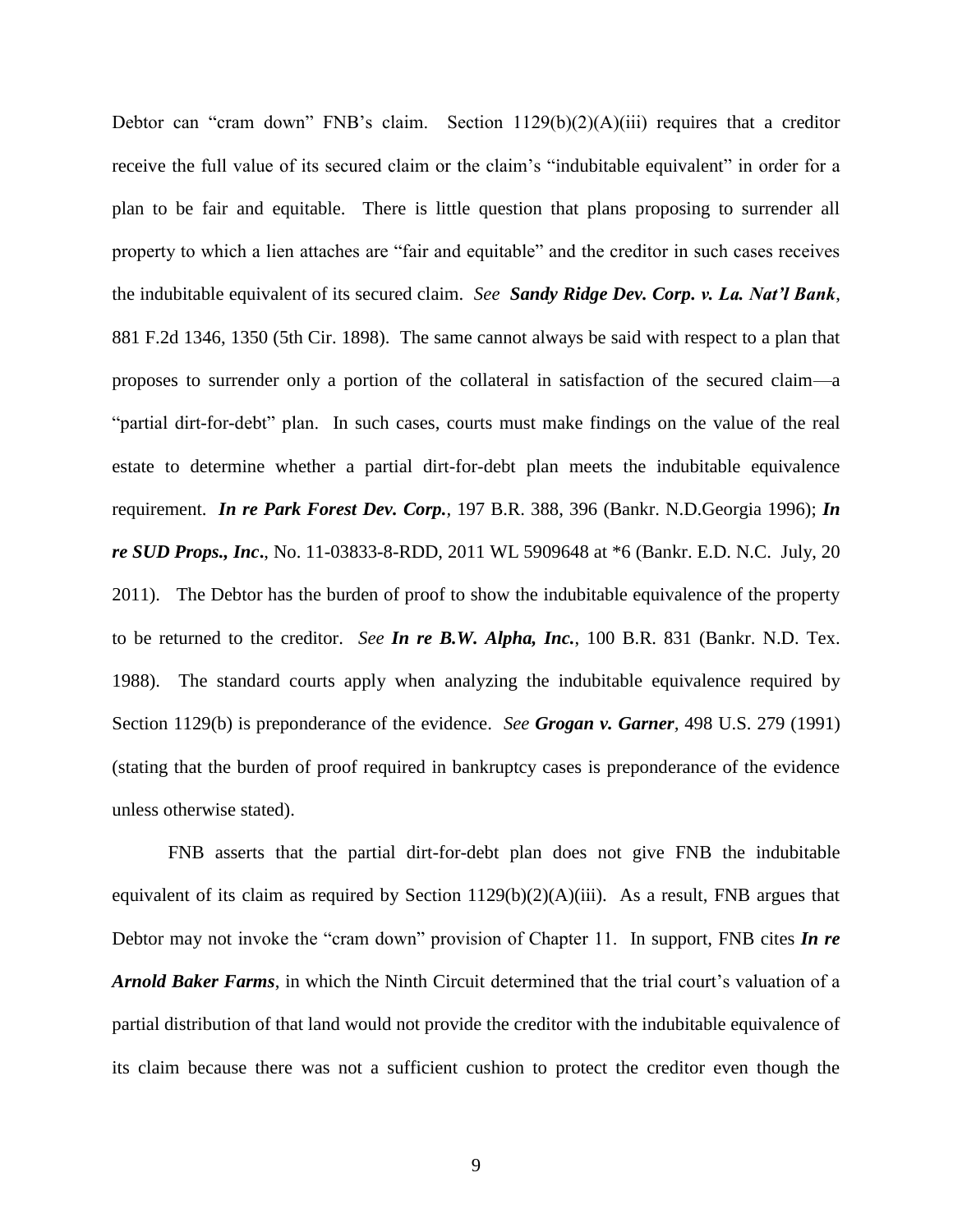property in question was valued at \$52,000 more than the debt. 85 F.3d 1415, 1422 ( $9<sup>th</sup>$  Cir. 1996), *cert. denied,* 117 S.Ct. 68 (1997). FNB also relies on *In re Prosperity Park, LLC,* No. 10-31399, 2011 WL 1878210 (Bankr. W.D.N.C. May 17, 2011) and *In re Walat Farms, LLC*, 70 B.R. 330 (Bankr. E.D. Mich. 1987**)** for the proposition that courts have required a significant cushion between the value of the property and the value of the debt in partial dirt-for-debt cases. FNB argues that there is no such cushion here because additional costs that will be incurred with holding, selling, and marketing the property.

In this case, the Plan proposes to return only one of the properties serving as FNB's collateral, in return for full satisfaction of FNB's claim. The Plan also proposes to pay FNB from the Liquidating Fund "[t]o the extent that the principal, accrued interest (at the non-default contract rate) and reasonable attorneys' fees owed to FNB exceeds" the value of the Cameron County Property (ECF No. 314-1, p- 11).<sup>10</sup> The Court finds this treatment to be inconsistent with the fair and equitable requirements of Section 1129(b)(2)(A)(iii).

Each "dirt-for-debt" plan must be examined on a case-by-case basis. As such, a court's determination of the value of real property which forms the nexus of indubitable equivalence also must be made on a case-by-case basis. *In re Arnold Baker Farms***,** 85 F.3d at 1421-22. In this case, the Court valued the property conservatively. The court in *In re Simons* articulated the reasons for a conservative valuation process:

First, the Plan shifts the burden of sale of the [property] from the Debtors to the secured creditor. By doing so, the Debtors have shifted the risk of loss, as well as the potential for gain, to the secured creditor…the secured claimant will not be earning interest on this portion of the secured claim until such time as the property is sold and converted to cash...[and] valuation is not an exact science, and the chance for error always exists.

<sup>10</sup> *Supra* note 3, at 4.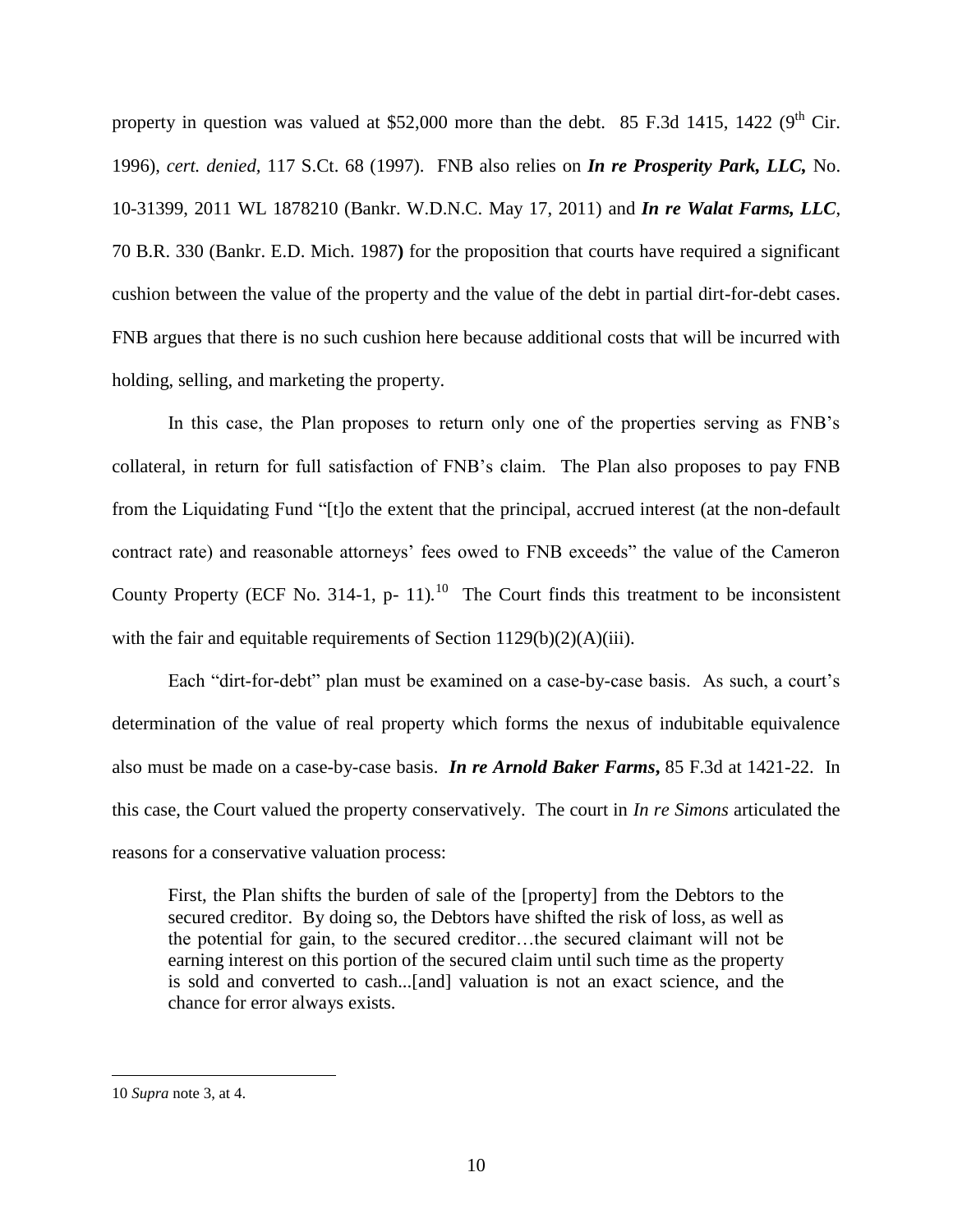113 B.R. 942, 947 (Bankr. W.D. Tex. 1990).During the valuation hearing, the Court heard testimony and evidence from competent appraisers on behalf of CRB and FNB. The Court valued each component of the property separately in order to come up with a total value for the Cameron County Property for the purposes of confirming a partial "dirt-for-debt" plan.

The Court was presented with two competing valuations of the property components. The total value according to the Debtor's appraisal is \$1,690,000.00. The total value according to FNB's appraisal is \$1,450,000.00<sup>11</sup>. Both parties acknowledged the outstanding property taxes owed on the property of approximately \$140,000.00.

When presented with two competing appraisals, a court "must determine the value based on the credibility of the appraisers, the logic of their analysis, and the persuasiveness of their subjective reasoning." *In re Park Ave. Partners,* 95 B.R. 605, 610 (Bankr. E.D. Wis. 1988). In comparing the professional judgment of each appraiser, the Court found the appraisal provided by FNB to be slightly more persuasive. The Court agreed with FNB's appraiser in determining that a 10% discount for holding costs is appropriate in this case. However, the Court adjusted the value that FNB's appraiser gave to the golf course up by \$25,000. The Court, in accepting FNB's appraisal and adjusting the value of the golf course, found the forty-seven lots to have a value of \$260,000, the excess land to have a value of \$610,000, and the golf course to have a value of \$625,000. After deducting outstanding ad valorem property taxes owed, the Court set a value of \$1,340,000.00 for the Cameron County Property.

<sup>11</sup> The Debtor's valuation of the excess land is based on 42.88 acres and FNB's valuation of the excess land is based on 46.75 acres.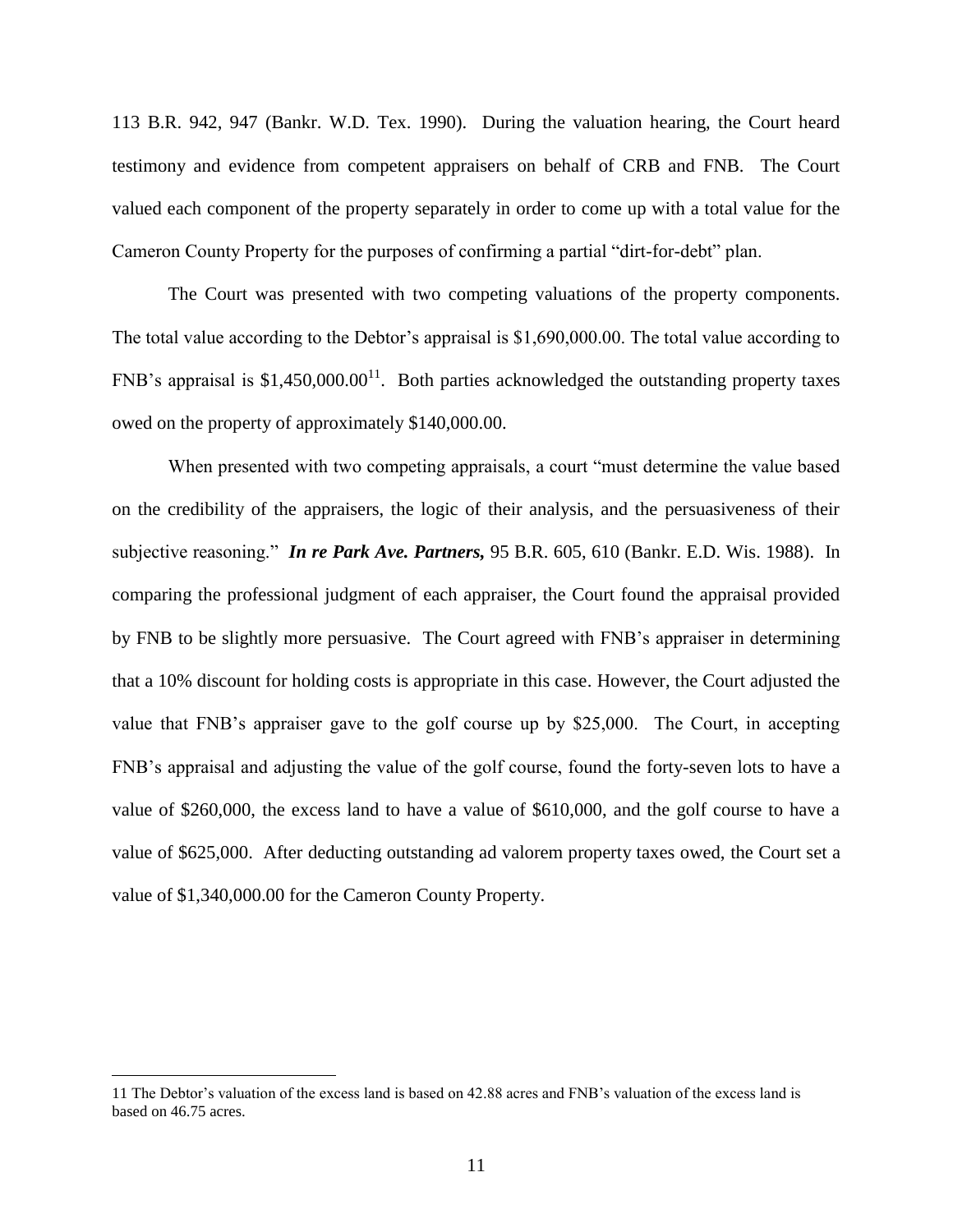Assuming, without deciding, that the Court decides to apply the non-default rate of interest instead of the default rate per the terms of CRB's loan with FNB,<sup>12</sup> the value of FNB's claim, as of November 5, 2012, the first day of the confirmation hearing, is approximately  $$1,339,997.27<sup>13</sup>$  The value of the Cameron County property, as determined by the Court's ruling, is \$1,340,000.00. Based on the Court's valuation, FNB has a "cushion" of \$2.73. Such an amount is not sufficient to "insure the safety of or prevent jeopardy to the principal". *In re Arnold & Baker Farms,* 85 F.3d at 1422 . Further, the Liquidating Fund does not have sufficient funds to give FNB enough cash (in addition to the return of the Cameron County Property) to satisfy Section  $1129(b)(2)(A)(iii)$ .

In analyzing a "dirt-for-debt" plan, the Court must consider the likelihood that the creditor will actually realize that value and receive payment. *See In re B.W. Alpha, Inc.,* 100 B.R. 831 (N.D. Tex. 1988); *In re May,* 174 B.R. 832 (Bankr. S.D.Ga. 1994)*.* In this case, testimony from the Section 506 hearing revealed that it would take FNB approximately one to two years in current market conditions to sell the Cameron County Property and realize the value. It is true that any determination of the present value of collateral takes into account the time value of money and "compensates the creditor for not receiving its money today by charging an additional sum based on a rate of interest called the 'discount rate'". *In re Bannerman Holdings, LLC, No. 10-01053,* 2012 WL 4260003 at \*7 (E.D. N.C. October 20,

<sup>12</sup> There is some question as to whether FNB is entitled to the ordinary contract rate or the contract's default rate. Because the Court finds that Debtor is unable to satisfy the requirements of  $\{129(b)(2)(A)(iii)$  at the non-default rate of interest it is unnecessary to reach the issue of whether the default rate applies.

<sup>13</sup> This amount includes a principal balance of \$1,148,584.71 (*see* FNB's Proof of Claim, Claim No. 100-2); \$114,858.45 in interest owed as of October 31, 2012 under the non-default rate (*see* First National Bank's Amended Statement Pursuant to 11 U.S.C. §506(b), and Application for Recovery of Postpetition Fees, Costs, and Interest, ECF No. 555); \$1,276.21 in interest owed from November 1, 2012 – November 5, 2012 under the non-default rate of \$255.24 per day; \$63,052.50 in attorney's fees arising from the bankruptcy through October 31, 2012, *id.*; \$4,000.00 in attorney's fees arising from the bankruptcy from November 1, 2012 - November 5, 2012, *id.*; \$2,750.80 in other expenses owed to attorneys in connection with the bankruptcy *id.*; and \$5,474.60 appraisal fees *id*.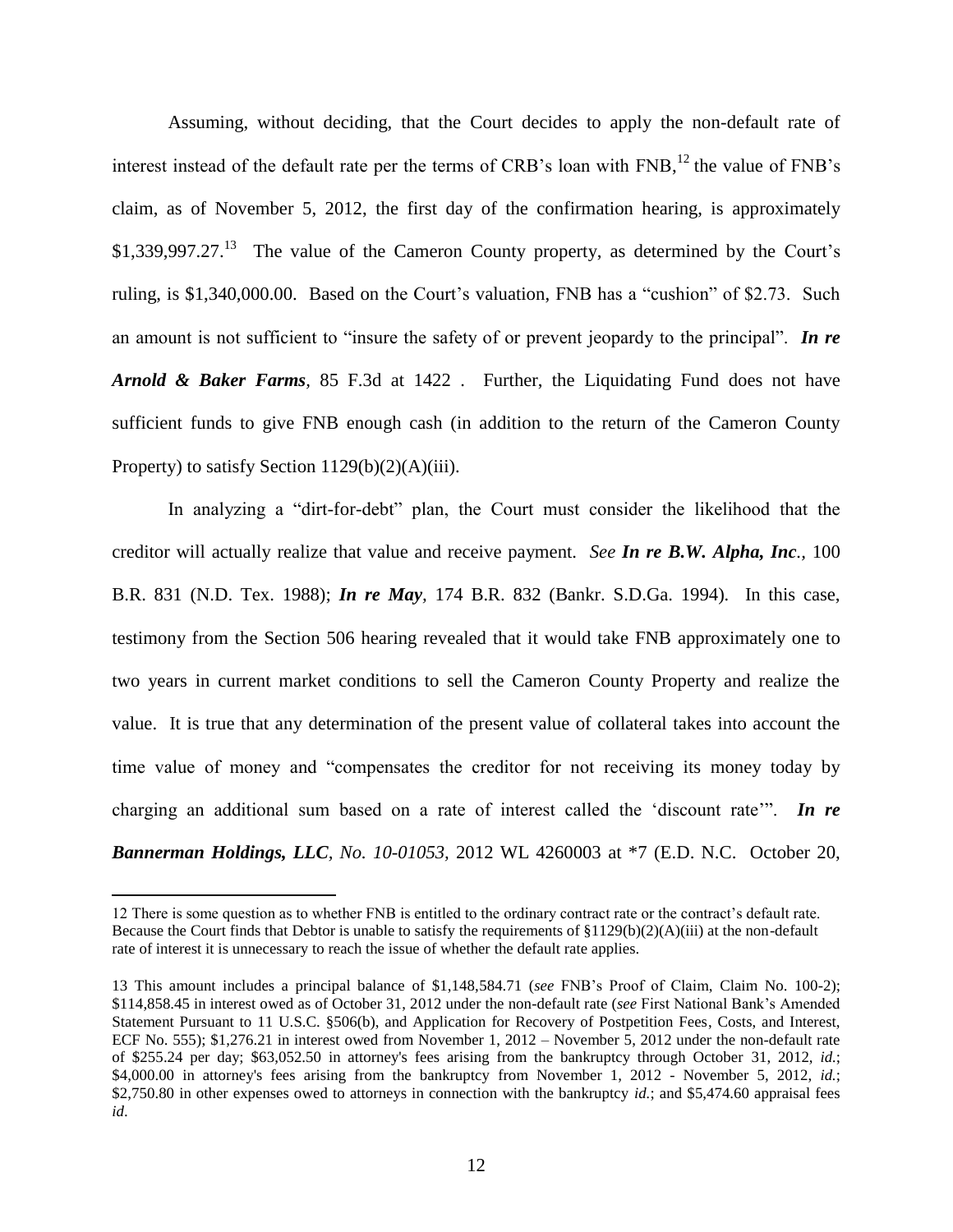2010) (citing *In re Bryson Props., XVII,* 961 F.2d 496, 500 (4th Cir. 1992), *cert. denied,* 506 U.S. 866 (1992). It is also true, however, that any plan proposing a cramdown and involving only a partial surrender of collateral, especially real property in a down market, poses challenges and risks in the crucial process of valuation. *See In re Bannerman Holdings, LLC,* 2012 WL 4260003 at \*8. Further, the bankruptcy court in *In re Walat Farms, Inc.*, stated that if there is any doubt regarding whether the creditor will realize the full value its claim, then the requirements of §1129(b)(2)(A)(iii) are not met. 70 B.R. 330, 334 (1987).

The importance of providing the creditor with a sufficient cushion is justified by the fact that returning only a portion of the collateral shifts the burden of selling the property to the creditor and may increase its risk of exposure. *See In re Simons,* 113 B.R. 947 (Bankr. W.D. Tex. 1994). In *May,* the bankruptcy court considered whether the partial surrender of the oversecured creditor's collateral (apartment units) was the indubitable equivalent of the creditor's claim. 147 B.R. at 832**.** Although the court found that indubitable equivalence existed in that case, they noted that, in order to satisfy the indubitable equivalence requirements, the return of the collateral not increase the creditor's risk exposure. *Id.* at 838. When a creditor only receives a portion of its collateral in exchange for full satisfaction of its claim, there is a risk that the creditor would end up with less than the claim amount. In such a case, the creditor would have no recourse against the debtor or any of its guarantors. *See In re Prosperity Park, LLC,* 2011 WL 1878210, at  $*4$ . A finding that the requirements of § 1129(b)(2)(A)(iii) are satisfied in this case with a cushion of only \$2.73 would increase FNB's risk of exposure and would not provide FNB with the indubitable equivalent of their claim.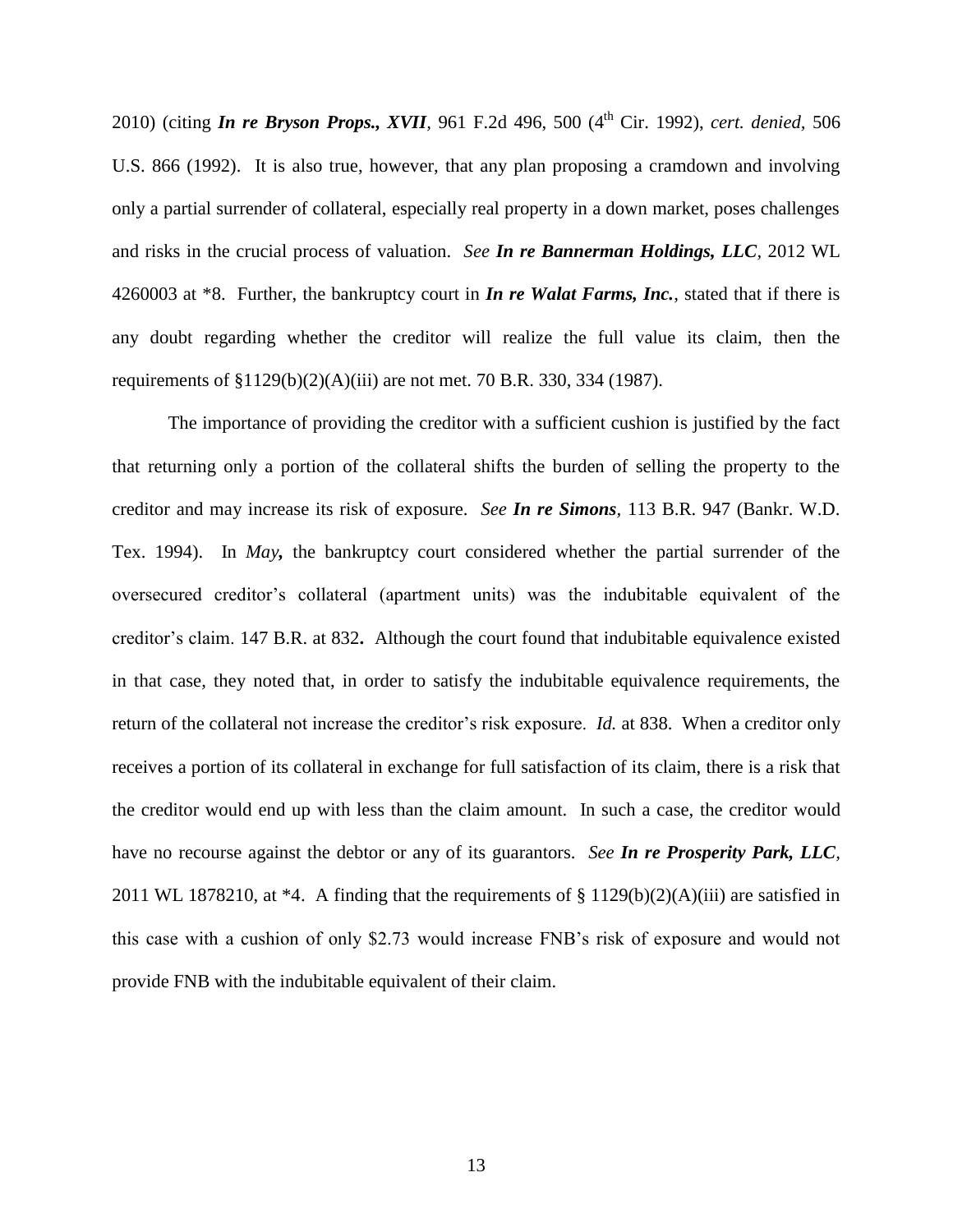Because FNB will not receive the "indubitable equivalent" of its secured claim, the Court cannot confirm the Plan because FNB is not receiving "fair and equitable" treatment as required by 11 U.S.C. § 1129.

## B. Feasibility

The Court cannot confirm the Plan because Debtors have not shown that it is feasible. Feasibility is an issue of whether confirmation will lead to liquidation or further reorganization. *See In re Save Our Springs Alliance*, 632 F.3d 168, 172 (5th Cir. 2011) (citing 11 U.S.C. §  $1129(a)(11)$ ). Feasibility is also a question of whether the debtor can actually carry out the proposed plan. *In re M & S Assoc., Ltd.,* 138 B.R. 845, 849 (Bankr. W.D. Tex. 1992) (stating that feasibility is a test of "whether the things to be done under the plan can be done as a practical matter under the facts"); *In re Lakeside Global II, Ltd.,* 116 B.R. 499, 506 (Bankr S.D. Tex. 1989). One purpose of the feasibility test is to weed out plans that promise more than debtors can deliver. *Lakeside*, 116 B.R. at 507. While the proponents of a plan need not establish a certainty of success, they do bear the burden of proving feasibility by a preponderance of the evidence. *Save Our Springs,* 632 F.3d at 172. CRB and Russell Drive have not met this burden.

The traditional factors of the feasibility test as stated by the Fifth Circuit are: "(1) the adequacy of the debtor's capital structure; (2) the earning power of a debtor's business; (3) economic conditions; (4) the ability of the debtor's management; (5) the probability of the continuation of the same management; and (6) any other related matter which determines the prospects of a sufficiently successful operating to enable performance of the provisions of the plan." *Save Our Springs,* 632 F.3d at 173 n.6 (citing *M & S Assoc.,* 138 B.R. at 849).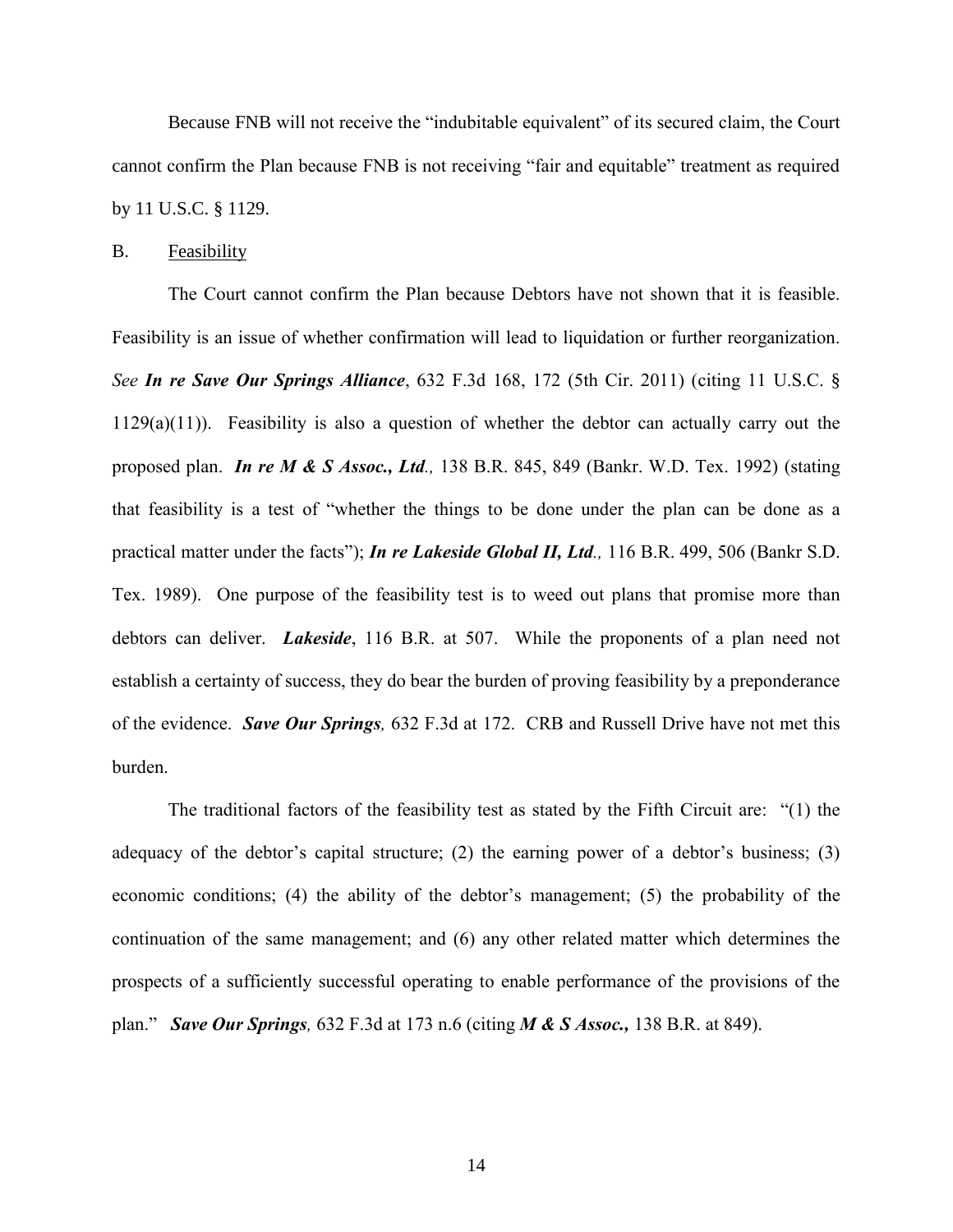The Court cannot confirm the Plan in light of these factors. Each of these traditional factors relate to a business's long-term health. Debtors have not convinced the Court that Russell Drive will recover. Further, they intend to allow CRB to die off all together. With respect to the six factors promulgated by the Circuit, the evidence presented has shown that (1) Debtors may not have adequate capital to pay their creditors as contemplated by the plan, much less to fuel Russell Drive's recovery; (2) Debtors' earning power is relatively low; (3) Debtors have not provided evidence suggesting that economic conditions favor Russell Drive's recovery; (4) Debtors have not provided evidence regarding Russell Drive's management's competence; (5) no evidence suggests that management will change; and (6) CRB will cease to exist, and Debtors have provided nearly no evidence suggesting that Russell Drive has the fortitude to carry out the plan.

Much of Russell Drive's capital and all of CRB's capital will be liquidated in order to fund the Plan, yet the Plan still contemplates the need for contributions from equity holders. CRB will cease to generate income for Debtors soon after the effective date. According to the Debtors' Amended Joint Disclosure Statement for the Amended Joint Plan of Reorganization (ECF No. 313), Russell Drive generates \$48,000 of rental income per year and has expenses of approximately \$17,075 per year in taxes, insurance, and maintenance. Debtors have not convinced the Court that Russell Drive's yearly revenue of approximately \$30,925 is likely to increase. At the valuation hearing FNB presented evidence that it would take significant time to sell the Cameron County Property under current economic conditions. CCPO presented testimony suggesting that CRB, which has management in common with Russell Drive, mismanaged the Cottonwood Creek XXI subdivision. Homeowners' letters to the Court bolster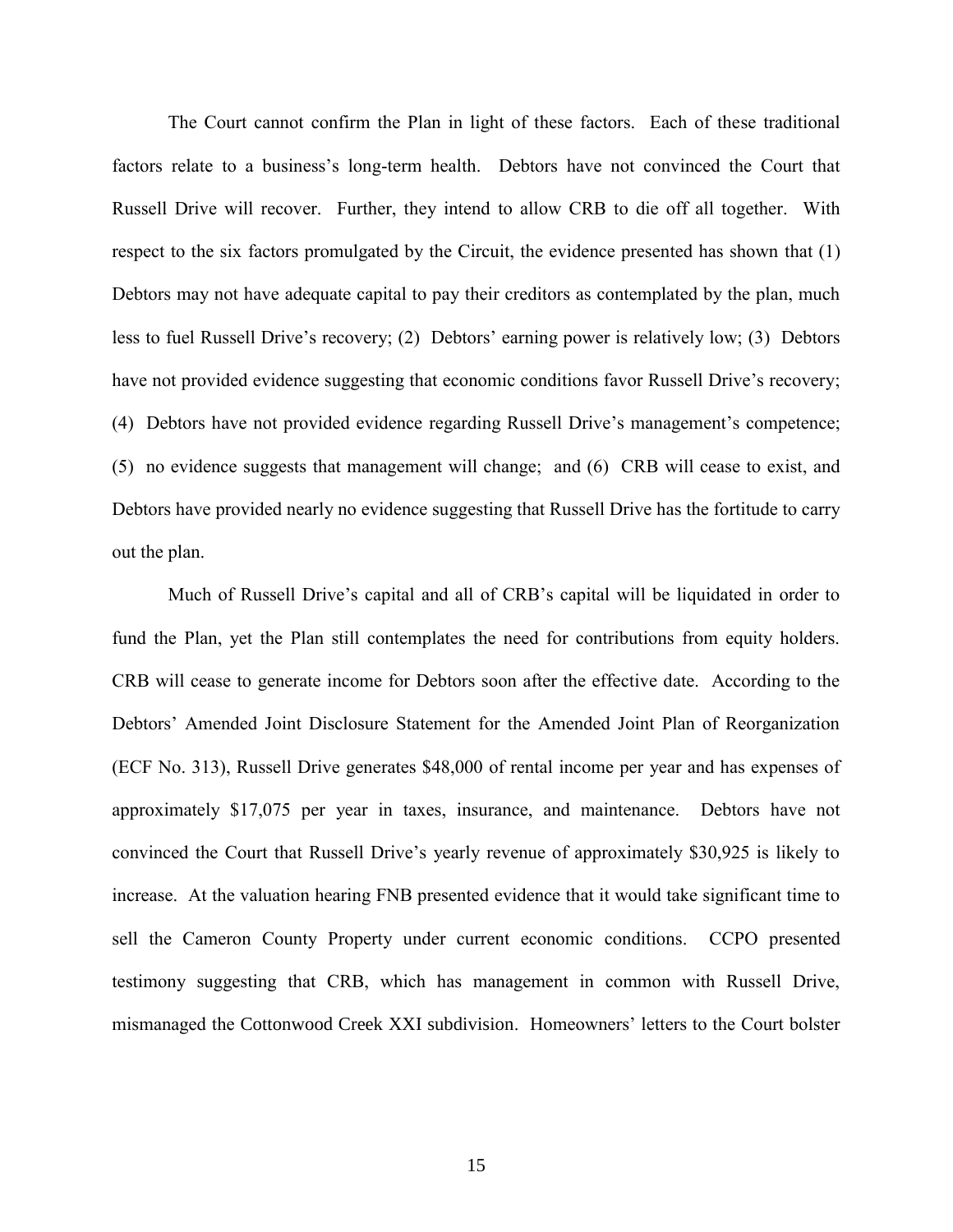this testimony. Debtors have failed to show that they have the strength and endurance to perform the plan. The traditional factors do not favor confirmation.

Uncertainty surrounding the Liquidating Fund also renders the plan infeasible. In this particular plan, Debtors' ability to raise funds quickly is as important to feasibility as their longterm viability. The Plan requires Debtors to make all of their payments on administrative claims (Class I), priority non-tax claims against CRB (Class II), secured tax claims of the Internal Revenue Service (Class III), First National Bank's claim (Class VI), general unsecured claims against CRB (Class VIII), and general unsecured claims against Russell Drive (Class IX) within 90 or fewer days after the plan's effective date. The Liquidating Fund is the purported source of these payments, as well as all future cash payments. The feasibility of these plan provisions, therefore, rests on Debtors' immediate ability to finance the Liquidating Fund, rather than their long-term survival.

The sources of the Liquidating Fund are too uncertain to support the Plan. Income projections offered to support a plan should be concrete rather than speculative. *See, e.g., M & S Assoc.,* 138 B.R. at 849. Debtors offer little proof to convince the Court that they will raise sufficient money for the Liquidating Fund. The Plan depends on capital contributions from equity holders, but it fails to specify the amount or specific source of these contributions. In *Save Our Springs*, uncertainty surrounding expected donations undermined a plan's feasibility. 632 F.3d at 173-74. In another case*,* the plan depended on an unenforceable promise to lend money if certain conditions occurred. *In re Made in Detroit*, 299 B.R. 170, 180 (E.D. Mich. 2003). The speculative and contingent nature of this promise was one of several reasons that the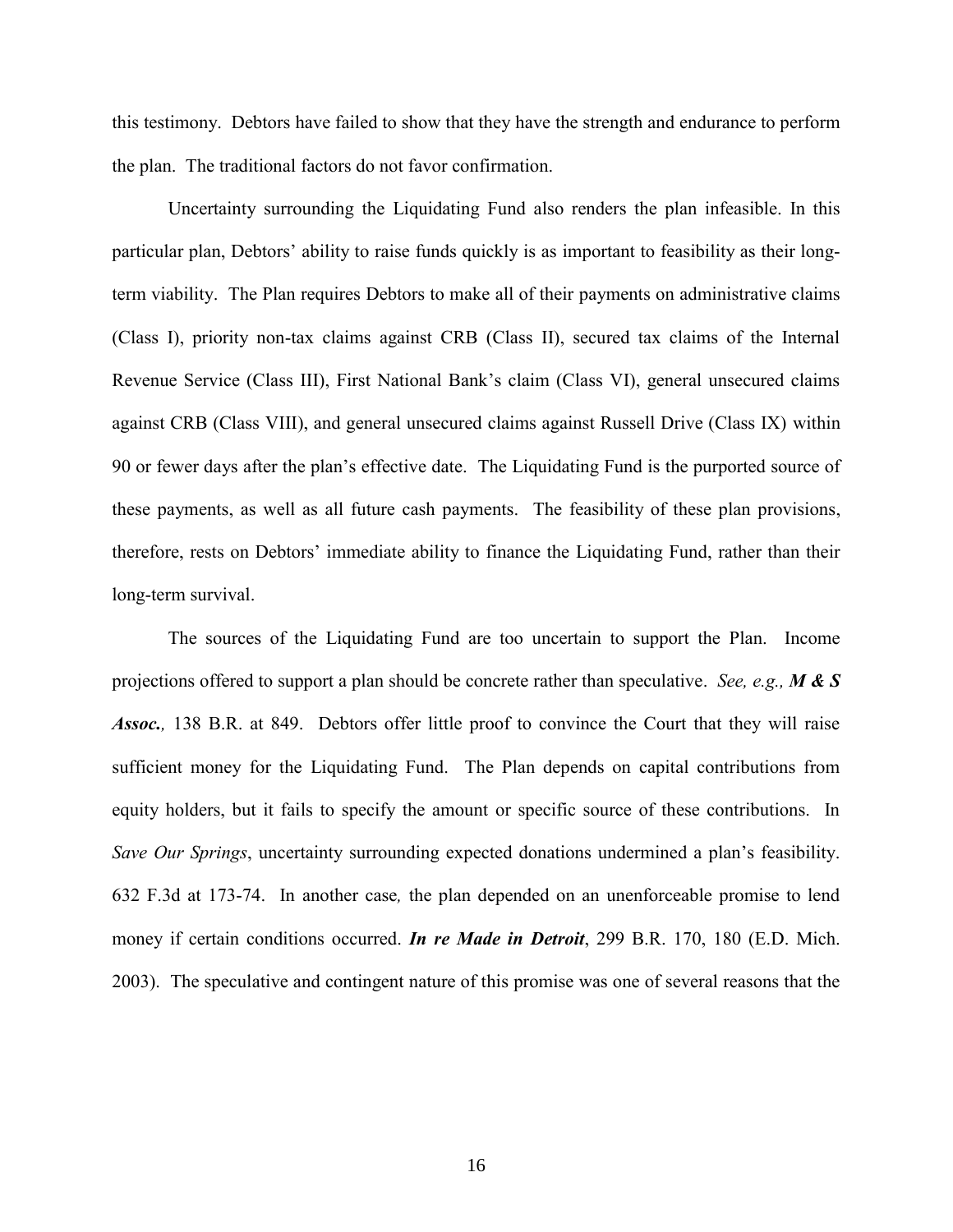court denied confirmation.<sup>14</sup> *Id.* at 180. After a prolonged period of questioning, CRB Equity holder, Don Speers, testified that he will contribute as much as \$100,000 to the Liquidating Fund. Although his testimony was reluctant and confused, Debtors offered convincing evidence of his ability to contribute this sum. No other equity holders testified to their ability or willingness to contribute. Debtors' expected equity contributions may be more reliable than those in *Save Our Springs* or *Made in Detroit*, but their projections are still too speculative to convince the Court that the Plan is feasible. The Liquidating Fund also relies on money from future sales of CRB's personal property. CCPO claims that some of this property cannot be sold for the benefit of the Liquidating Fund because it was originally purchased using assessment funds or by CCPO and individual homeowners. Confirmation hearing testimony suggests that the majority of CRB's funds on deposit constitute property assessment funds that cannot be transferred to the Liquidating Fund as contemplated by the Plan. The Plan's funding is too uncertain to make it feasible.

If these funding sources were reliable, Debtors would still not be able to pay creditors as promised. In light of developments at the confirmation hearing, the best case scenario appears to be a Liquidating Fund of  $$171,738.70$ .<sup>15</sup> Debtors anticipate \$97,855.76 total payments to creditors. *See* Revised Exhibit A to CRB Exhibit No. 7. This estimate does not include any monetary sum owed to FNB. However, the Plan also notes that FNB's claim will be paid through the Liquidating Fund "[t]o the extent that the principal, accrued interest (at the nondefault contract rate) and reasonable attorneys' fees owed to FNB exceeds" the value of the

<sup>14</sup> FNB interprets *Made in Detroit* to hold that plans based on unenforceable promises to contribute funds are never confirmable. This Court does not fully agree with FNB's interpretation. However, the Court does agree to the extent that speculative, conditional promises to fund a plan can undermine feasibility.

<sup>15</sup> According to Debtors' Revised Exhibit A to CRB Exhibit No. 7, Debtors expect to raise \$105,738.70 for the Liquidating Fund. If Speers contributes the full \$100,000, he would add \$66,000 to the estimated equity holder contributions of \$34,000. The Liquidating Fund would then total \$171,738.70.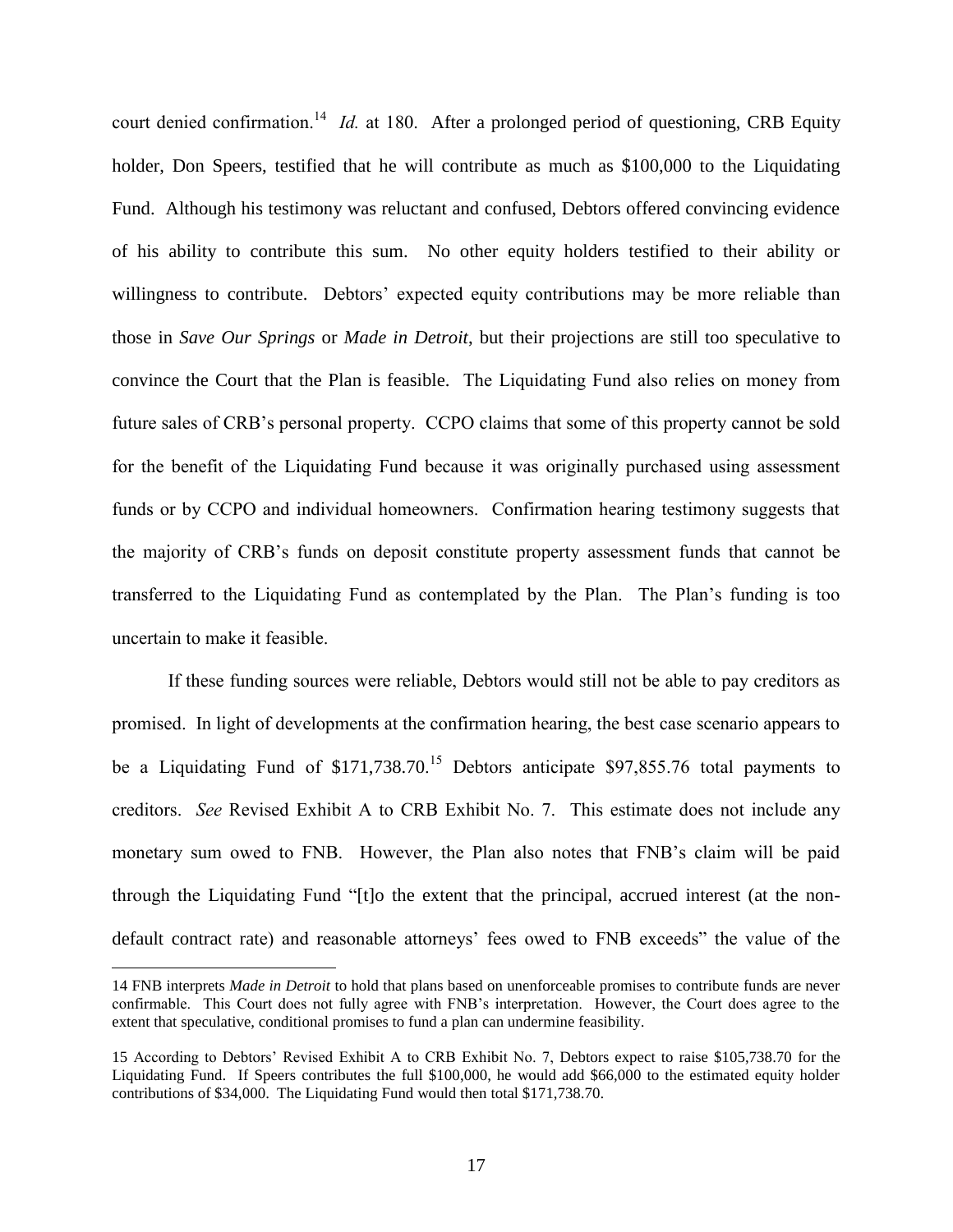Cameron County Property (ECF No. 314, p- 11).<sup>16</sup> It does not contemplate additional payments to ensure that FNB receives sufficient cushion on its claim, which would be necessary to ensure that FNB receives the indubitable equivalent of its claim.<sup>17</sup> \$171,738.70 is not enough to cover both the anticipated payments to creditors and the additional amount owed to  $FNB$ .<sup>18</sup> Debtors have not shown that the Plan is feasible, and as a result the Court cannot confirm the Plan.

## C. Class Gerrymandering

In its objection, CCPO argues the Plan unreasonably segregates its claim from those of other general unsecured creditors and is designed to gerrymander the classes to ensure at least one impaired class accepts the Plan. *See* 11 U.S.C. § 1129(a)(10) (requiring at least one class of creditors whose rights are impaired under the Plan vote to accept it). The Plan places CCPO and individual Cottonwood Creek homeowners in Class VII. All of the homeowners' claims have been withdrawn or disallowed, leaving CCPO as the sole creditor in Class VII. CCPO claims it should be grouped with the other general unsecured creditors, presumably because the other class of general unsecured creditors (Class VIII) voted to accept the Plan.<sup>19</sup> As an impaired accepting

<sup>16</sup> *Supra* note 3, at 4.

<sup>17</sup> *See* Part A, *supra*, for a discussion regarding CRB's need to provide an equity cushion to FNB to satisfy 11 U.S.C. § 1129(b).

<sup>18</sup> The Court has not determined whether the default rate or the non-default rate of interest should apply. However, even under the lower non-default rate, Debtors owe FNB at least \$141,812.13 in interest alone as of November 28, 2013. According to First National Bank's Amended Statement Pursuant to 11 U.S.C. §506(b), and Application for Recovery of Postpetition Fees, Costs, and Interest (ECF No. 555), the principal, accrued interest at the non-default rate, and attorneys' fees relating directly to Debtors' bankruptcy proceedings (pending court approval) totaled \$1,339,997.27 on the first day of the confirmation hearing, November 5, 2012. An additional \$25,677.47 of interest has accrued at the non-default rate since November 5, 2012. Assuming the attorney's fees listed in the disclosure statement are reasonable, Debtors owe FNB \$1,365,674.74 in addition to any reasonable attorneys' fees that have accrued since November 5, 2012. The liquidating fund would, therefore, need to cover (1) the money owed to creditors other than FNB, which Debtors estimate to be \$97,885.76, (2) \$25,674.74 (the difference between \$1,365,674.74 and \$1,340,000), (3) reasonable attorneys' fees that have accrued since November 5, 2012, and (4) an additional amount sufficient to ensure that FNB receives the indubitable equivalent of its claim. A liquidating fund of \$171,738.70 is simply insufficient to fulfill these obligations.

<sup>19</sup> When Debtors submitted the Plan, the value and validity of CCPO and the homeowners' claims was not clear. Debtors successfully objected to a number of the homeowners' claims, and the rest were withdrawn. At the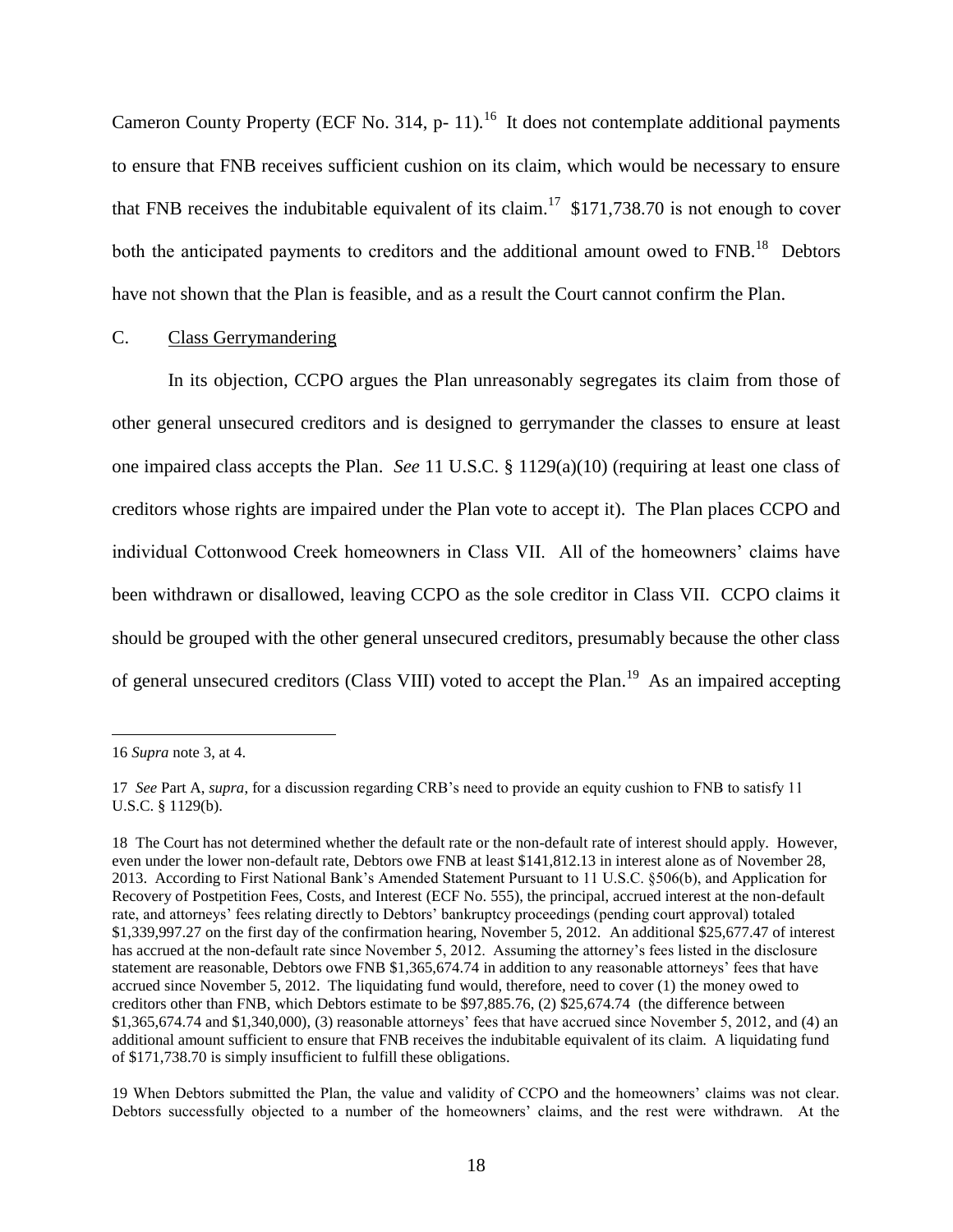class, Class VIII's vote in favor is sufficient to confirm the Plan. Chapter 11 of the Bankruptcy Code requires debtors to classify creditors' claims. 11 U.S.C. § 1122; *Phoenix Mutual Life Ins. Co. v. Greystone III Joint Venture,* 995 F.2d 1274, 1277 (5th Cir. 1999). Classes of creditors "will be treated . . . based upon the similarity of its members' priority status and other legal rights against the debtor's assets." *Greystone***,** 995 F.2d at 1277. While debtors have freedom to classify claims against them, the Fifth Circuit has promulgated a clear restriction on debtors' freedom: "thou shalt not classify similar claims differently in order to gerrymander an affirmative vote on a reorganization plan." *Id. at* 1279.

In *Greystone*, a creditor ("Phoenix") had a claim that was undersecured, meaning that it had a secured claim up to the value of its collateral, and an unsecured claim for the remaining deficiency. *Id.* at 1277. The debtor's Chapter 11 plan split Phoenix into two classes, one for its secured claim and one for its unsecured claim. *Id.* The debtor did not, however, put Phoenix's unsecured claim in with the class of other unsecured creditors, but rather kept it as a separate class. *Id.* Phoenix objected, claiming that the debtor had "no valid reason" for treating it differently than other unsecured creditors. The court in *Greystone* recognized that this treatment of Phoenix was a strategic move by the debtor's part, meant to segregate Phoenix, a creditor likely to reject the plan, from other unsecured creditors, who would likely accept it as an impaired class. *Id.* at 1278.

When analyzing when it is appropriate to segregate classes, the Fifth Circuit noted that Section 1122 suggests that "ordinarily 'substantially similar claims,' those which share common

Confirmation Hearing, the Court held that it would temporarily allow CCPO's claim in the amount of one dollar for the purpose of plan voting. These developments would have rendered CCPO and the homeowner's voting power inconsequential if they were grouped into Class VIII along with CRB's other unsecured creditors. However, Debtors could not have predicted the Court's decisions when they drafted the Plan. The Court must, therefore, entertain the possibility that Debtors segregated CCPO and the homeowners into Class VII with the specific intention of securing Class VIII as an impaired accepting class.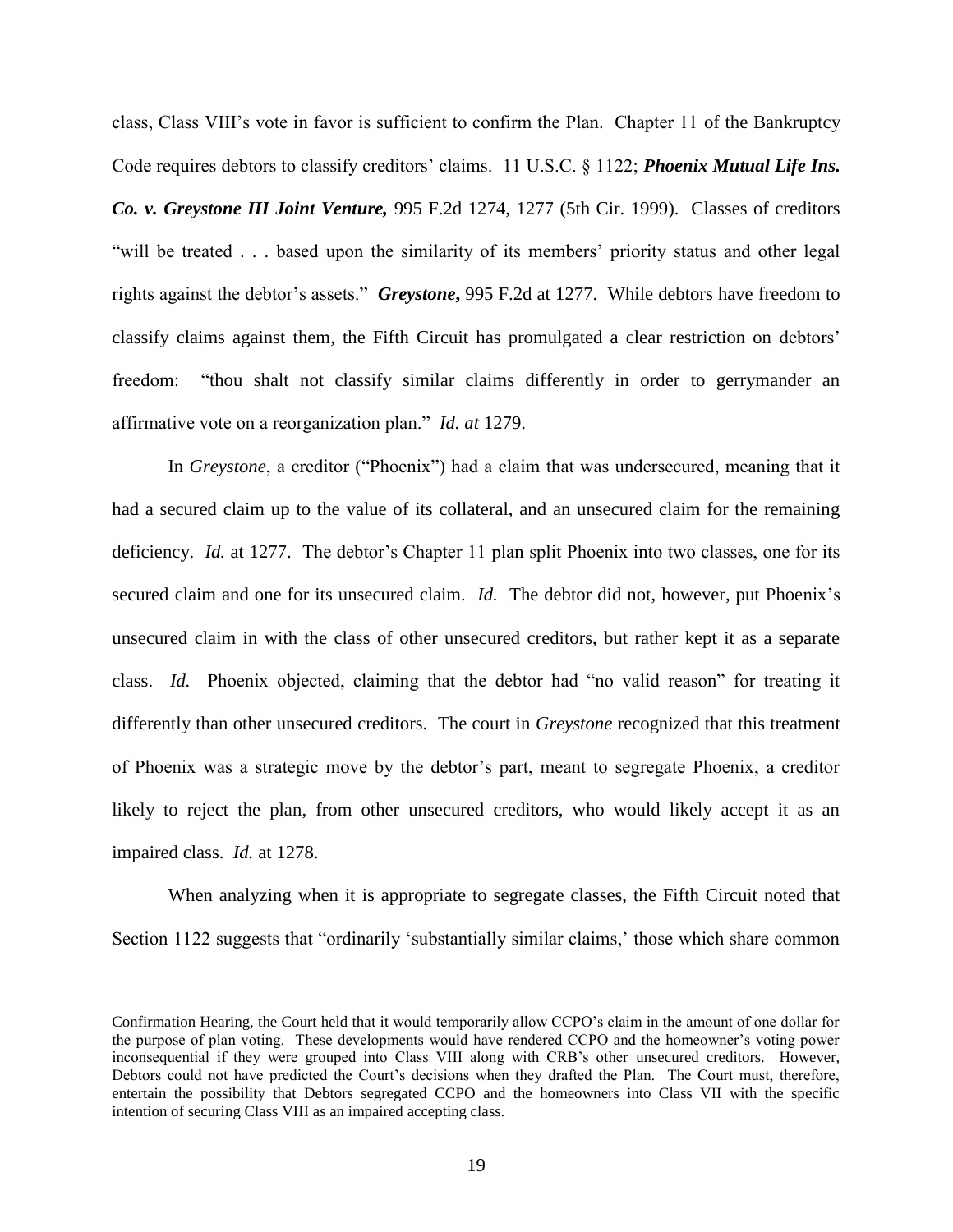priority and rights against the debtor's estate, should be placed in the same class." *Id.*; *In re Save Our Springs*, 632 F.3d 168, 173 (5th Cir. 2011) (quoting *Greystone*).An exception to this general rule allows debtors to separate small unsecured claims if the court approves such a move "for administrative convenience." *Greystone***,** 995 F.2d at 1278-79. Accordingly, the Fifth Circuit stated that classification of substantially similar claims in different classes "may only be undertaken for reasons independent of the debtor's motivation to secure the vote of an impaired, assenting class of claims." *Id.* at 1279. The court considered the following justifications for Phoenix's class structure: (1) legal difference between Phoenix's deficiency claim (which had no recourse in state court) and other unsecured creditors' claims, and (2) "good business reasons." *Id.* The Fifth Circuit held neither justification was sufficient to justify classifying the unsecured claims in separate classes. *Id.* The legal differences between "Code-created unsecured deficiency claims" and other unsecured claims did not alone warrant separate classification. *Id.* While considering business reasons for separating claims, however, the court noted that separating unsecured claims "*might* be valid if the trade creditors were to receive different treatment from Phoenix." *Id.* at 1280 (emphasis added). As an example of different treatment, the court pointed out that the debtor originally planned to create a separate class of creditors which would receive 100 percent payment outside the plan. *Id.* This plan ultimately did not come to fruition, and the court found no further evidence of different treatment or other justification to divide the class, the lower courts' decisions to confirm the plan. *Id.*

The Court cannot see what justification exists, if any, to allow CCPO's claims to be segregated from other general unsecured creditors. Unlike in *Greystone*, the Plan does treat the two classes of unsecured creditors differently. As the Fifth Circuit stated, this *might* lend credence that there is a justifiable reason to segregate the unsecured claims. This fact, however,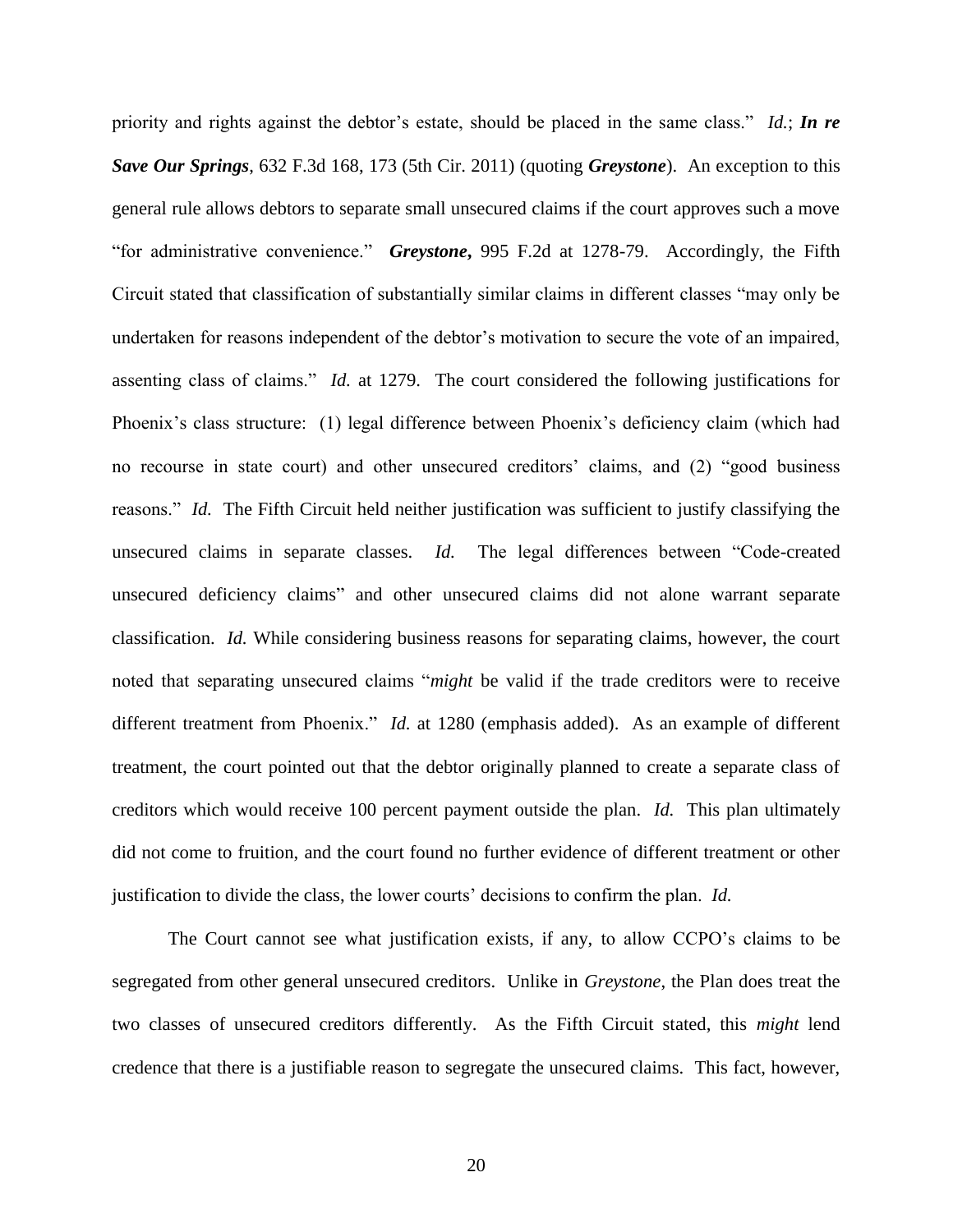is not sufficient to carry the day. CRB and Russell Drive must provide some evidence as to why they are segregating the classes of unsecured claims.<sup>20</sup> CRB argued that the contentious history between CCPO and CRB necessitated segregating CCPO's claims in order to allow an easier administration of the estate. The Court finds this an insufficient ground for segregating the classes. The Court, having observed the parties' conduct toward one another throughout this case, acknowledges that the history between CCPO and CRB is most certainly "contentious." Such a history, however, does not provide a reason to treat the homeowners any differently from other general unsecured creditors. If anything, the history between CCPO and CRB supports CCPO's theory that CRB classified CCPO for the specific purpose of gerrymandering an impaired accepting class. The strained relationship and difference of opinion on how to proceed through bankruptcy increases the likelihood of CCPO objecting to almost any plan presented by CRB, increasing the incentive for CRB to classify CCPO separately from the other unsecured creditors in this case.

The Court concludes that CRB did not provide a justification for its breakdown of Classes VII and VIII, which classifies similarly situated claimants, with similar legal rights, into separate classes.<sup>21</sup> Following the holdings of *Greystone* and *Save Our Springs*, the Court cannot confirm the Plan.

## D. Absolute Priority Rule

 $\overline{a}$ 

In its objection, CCPO argues that the Plan violates the Absolute Priority Rule. The Court finds that CRB's equity holders' continued equity interest does not violate the Absolute Priority Rule.

<sup>20</sup> The Court notes that neither CRB nor Russell Drive filed any response to CCPO's objections to the plan, and therefore relies only on the arguments presented at the confirmation hearing.

<sup>21</sup> The Court will not reach the issues of class discrimination and artificial impairment, having found that the Plan's class structure is invalid because it constitutes class gerrymandering.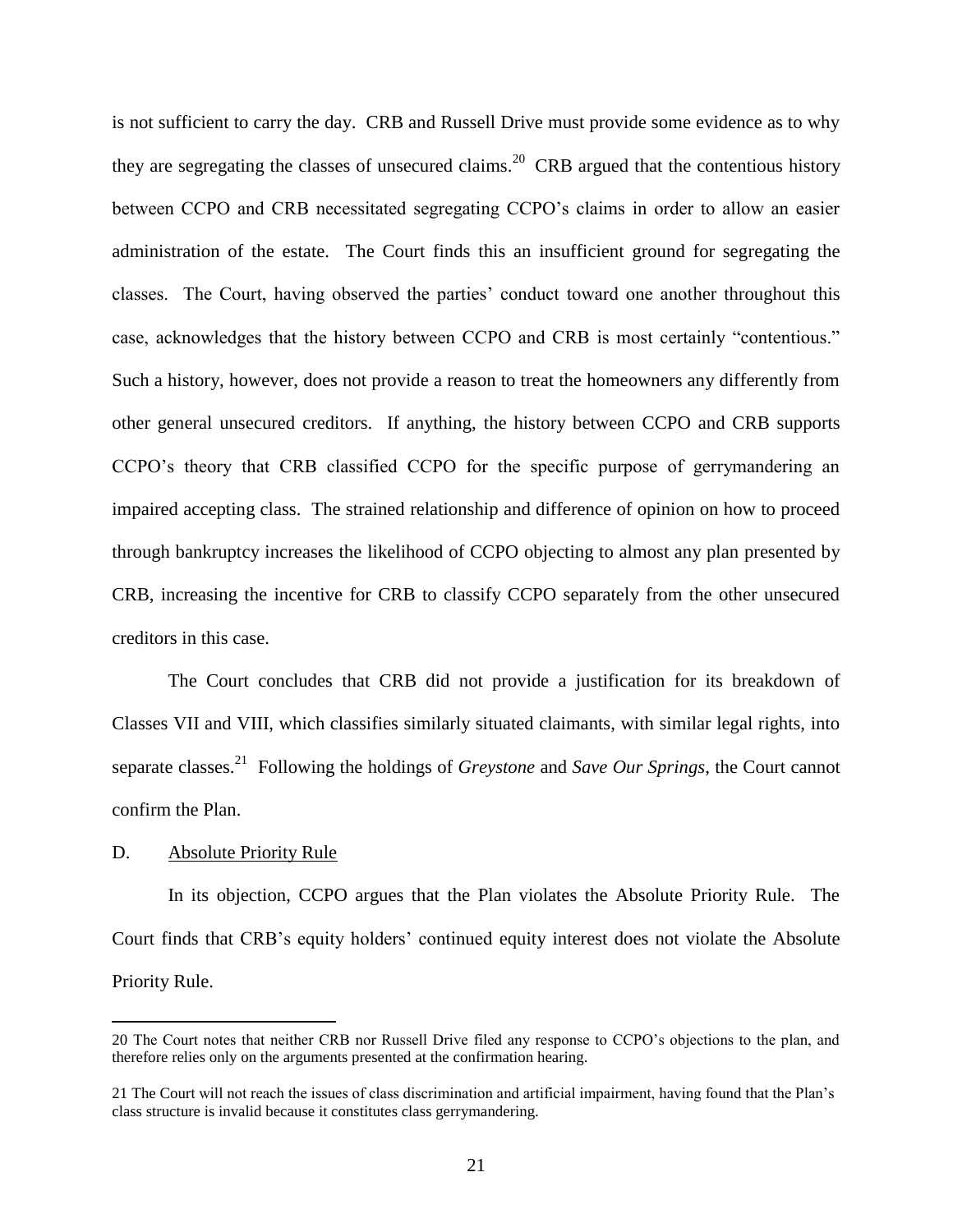The Absolute Priority Rule functions as an alternative for plan proponents to meeting the requirements of 11 U.S.C. § 1129(b)(2)(B)(i); whereby, the plan proponent may demonstrate that no holder of a claim or interest junior to that of the objecting creditor will receive or retain any property under the plan. Under the Absolute Priority Rule, no class may participate in a bankruptcy distribution unless all classes with superior priority are paid in full. *See In re Bonner Mall Partnership,* 2 F.3d 899 (9th Cir. 1993) *cert. granted*, 510 U.S. 1039 (1994); *In re Mortg. Inv. Co. of El Paso, Tex.,* 111 B.R. 604 (Bankr. W.D. Tex. 1990). A plan that does not meet the requirements of 11 U.S.C. §1129(b)(2)(B)(i), or satisfy the requirements of the Absolute Priority Rule, cannot be confirmed. Debtors' Plan does not propose to pay CRB's unsecured creditors the full value of their claims per 11 U.S.C.  $$1129(b)(2)(B)(i)$ , so it must satisfy the Absolute Priority Rule per 11 U.S.C. § 1129(b)(2)(B)(ii).

CCPO argues that the Plan violates the Absolute Priority Rule by allowing CRB's equity holders to retain their interests when CRB's unsecured creditors are not paid in full on their claims.<sup>22</sup> The Plan provides that CRB and Russell Drive's equity interest holders will retain their equity interests.<sup>23</sup> CCPO asserts that The Absolute Priority Rule applies in this case because the Plan affords general unsecured creditors of CRB (Class VIII) only 10% of their claims and CCPO (Class VII) only 3% of its claim at most, while CRB equity holders retain their interests

<sup>22</sup> While CCPO's Objection to Amended Plan of Reorganization contains a general objection that the Plan violates the Absolute Priority Rule (ECF No. 478), CCPO's arguments at the confirmation hearing focused only on the Plan's treatment of CRB's unsecured creditors in relation to its treatment of CRB's equity interest holders. Debtors argued that the Plan does not violate the absolute priority rule through its treatment of Russell Drive's unsecured creditors and equity holders because the Plan proposes to pay Russell Drive's unsecured creditors in full. No party argued that the Plan violates the Absolute Priority Rule through its treatment of Russell Drive's equity holders in relation to its treatment of CRB's unsecured creditors.

<sup>23</sup> The Plan provides that equity interest holders "shall not receive any distributions or any other property on account of such Interests until all senior classes of claims owed by CRB are paid in full." (ECF No. 314, p-12-13). However, the Plan also specifically proposes to pay CRB's general unsecured creditors 10% on their claims and to pay CCPO an amount that will be determined by a separate State Court litigation. The Court, therefore, interprets the Plan to allow CRB equity holders to maintain their interest if and when CRB's general unsecured creditors receive 10% of their claims and CCPO receives the amount determined by the State Court litigation.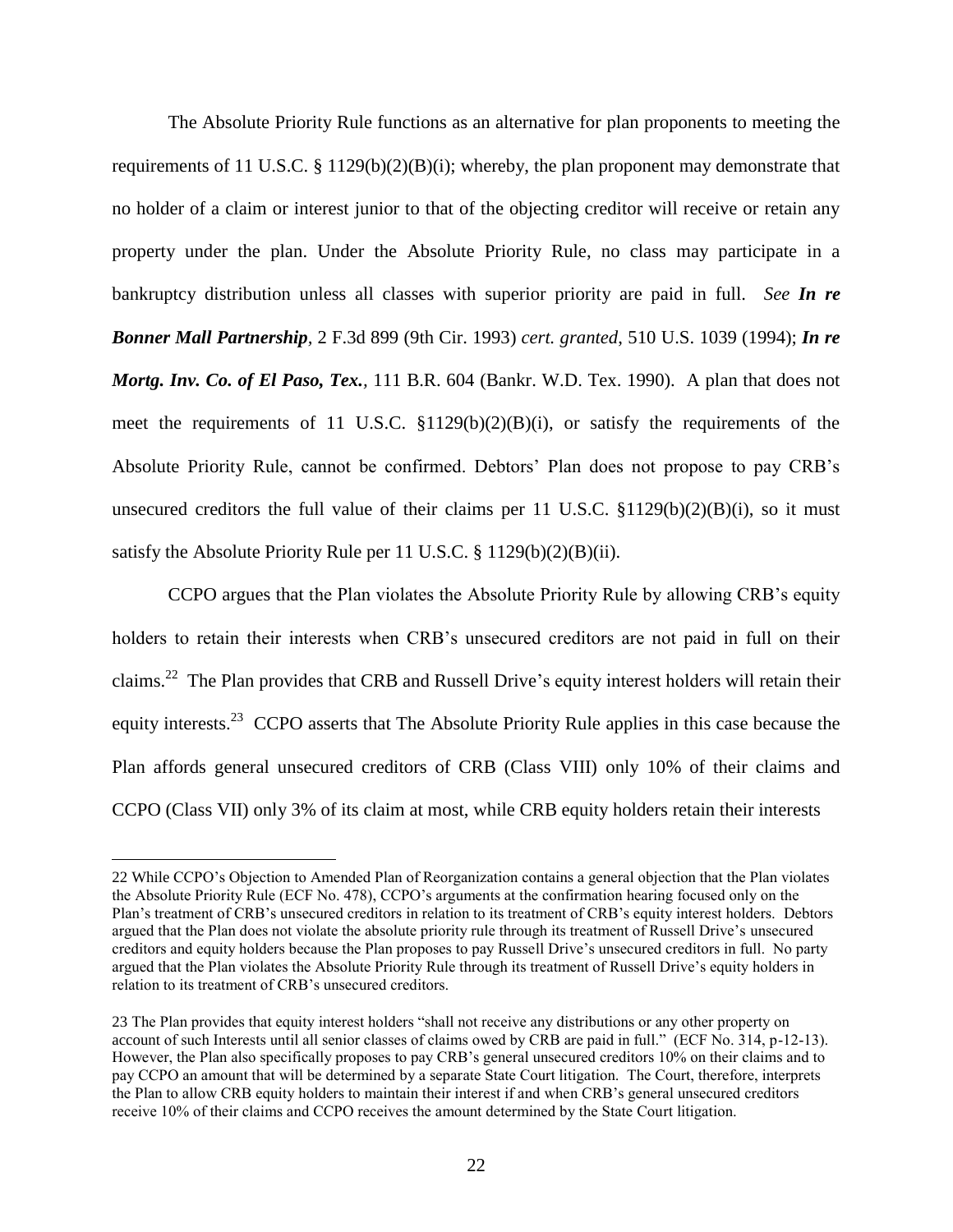The Court finds that the Absolute Priority Rule does not apply in the context of CRB's equity holders' interests. The Plan and hearing testimony show that CRB does not intend to continue operations or retain any property. The Plan is, essentially, a liquidating plan as to CRB. This Court determined in *In re Introgen Therapeutics, Inc.,* 429 B.R. 570 (Bankr. W.D. Tex. 2010), that the Absolute Priority Rule is inapplicable when there is nothing left to be retained by the equity holders. It is well settled that that control over a company will be considered a property interest for purposes of determining if there is a violation of the absolute priority rule. *See, e.g., Norwest Bank Worthington v. Ahlers*, 483 U.S. 197, 207-08 (1988); *In re Perdido Motel Group, Inc.*, 101 B.R. 289, 291-92 (Bankr. N.D. Ala. 1989). *In re Introgen Therapeutics, Inc.*, by contrast, makes clear that, "The right to receive something imaginary is not property." 429 B.R. 570 at 585. In *In re Introgen Therapeutics, Inc.*, creditors objected to a Chapter 11 plan that gave equity holders the right to have a representative on the board of a liquidating trust, whose only function was to approve or disapprove material transactions proposed by the liquidating trustee. This Court determined that the right was, "far removed from the type of retained control over debtor that could be considered 'property interest' and cause the plan to violate the absolute priority rule." *Id. at 571*. In this case, due to the fact that CRB will be liquidated under the Plan, the "property interest is not just valueless…it simply does not exist." *Id. at 585*. At the confirmation hearing CCPO acknowledged that the CRB equity holders are essentially retaining an equity interest in a "defunct organization". The Court finds that this interest does not trigger the Absolute Priority Rule.

The Plan's treatment of CRB's creditors and equity interest holders does not violate the Absolute Priority Rule.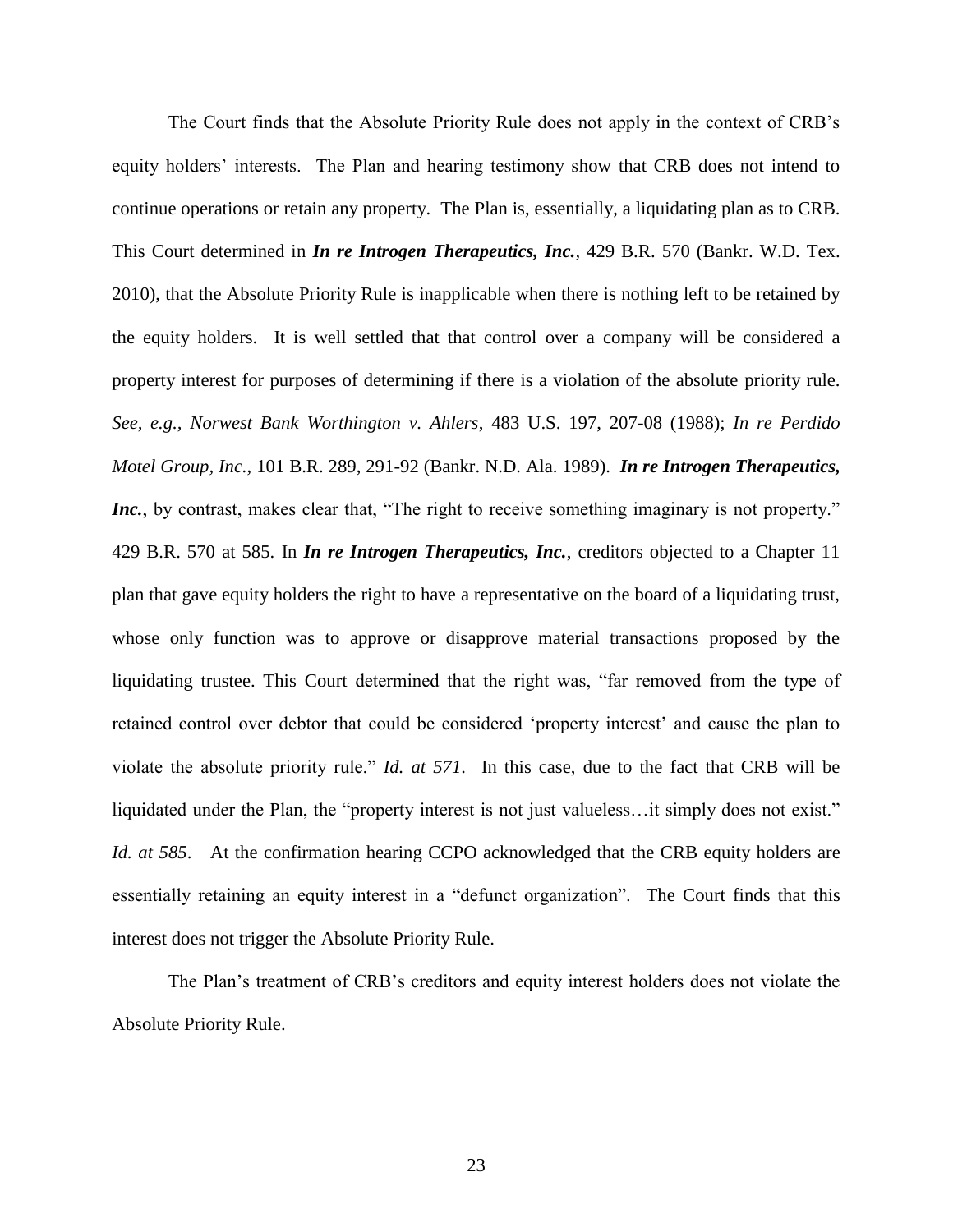## E. CCPO Objection to Assessment and Sale Provision

CCPO contends that the Plan proposes to use assessment funds, property purchased with assessment funds, and property purchased by CCPO and/or individual homeowners to pay creditors. CCPO further argues that this would violate the CCPO covenants. This is objection does not constitute grounds to deny the plan.

Debtors propose to fund the Plan with proceeds from the sale of CRB's tangible personal property, Russell Drive and CRB's cash on deposit, net funds recovered through litigation, and contributions from equity interest owners. The Plan does not clearly identify the original source of CRB's cash on deposit. However, Debtors' Revised Exhibit A to the Plan and developments at the confirmation hearing suggest that CRB will specifically refrain from using cash on deposit that constitute assessment funds. CCPO's president testified to his fear that Debtors will use assessment funds, property purchased with assessment funds, and property purchased by CCPO and/or individual homeowners to fund the Plan. Debtors presented testimony to the contrary. If Debtors do violate the covenants, their actions could form the grounds for a separate lawsuit. If the Plan required Debtors to violate the covenants, or if it appeared to the Court that Debtors intend to violate the covenants, the Plan could be unconfirmable under 11 USC  $\S$  1129(a)(3). While plan proponents bear the burden of proving that the Plan meets all requirements of 11 USC § 1129, CCPO has not provided any convincing evidence that Debtors plan to commandeer assessment funds or the fruits thereof. The Court will not deny confirmation based solely on the fear that Debtors might violate the covenants while implementing the Plan.

## F. Substantive Consolidation

The Plan is drafted as though CRB and Russell Drive's bankruptcies have been substantively consolidated. While the Court granted Debtors' Joint Motion for Joint

24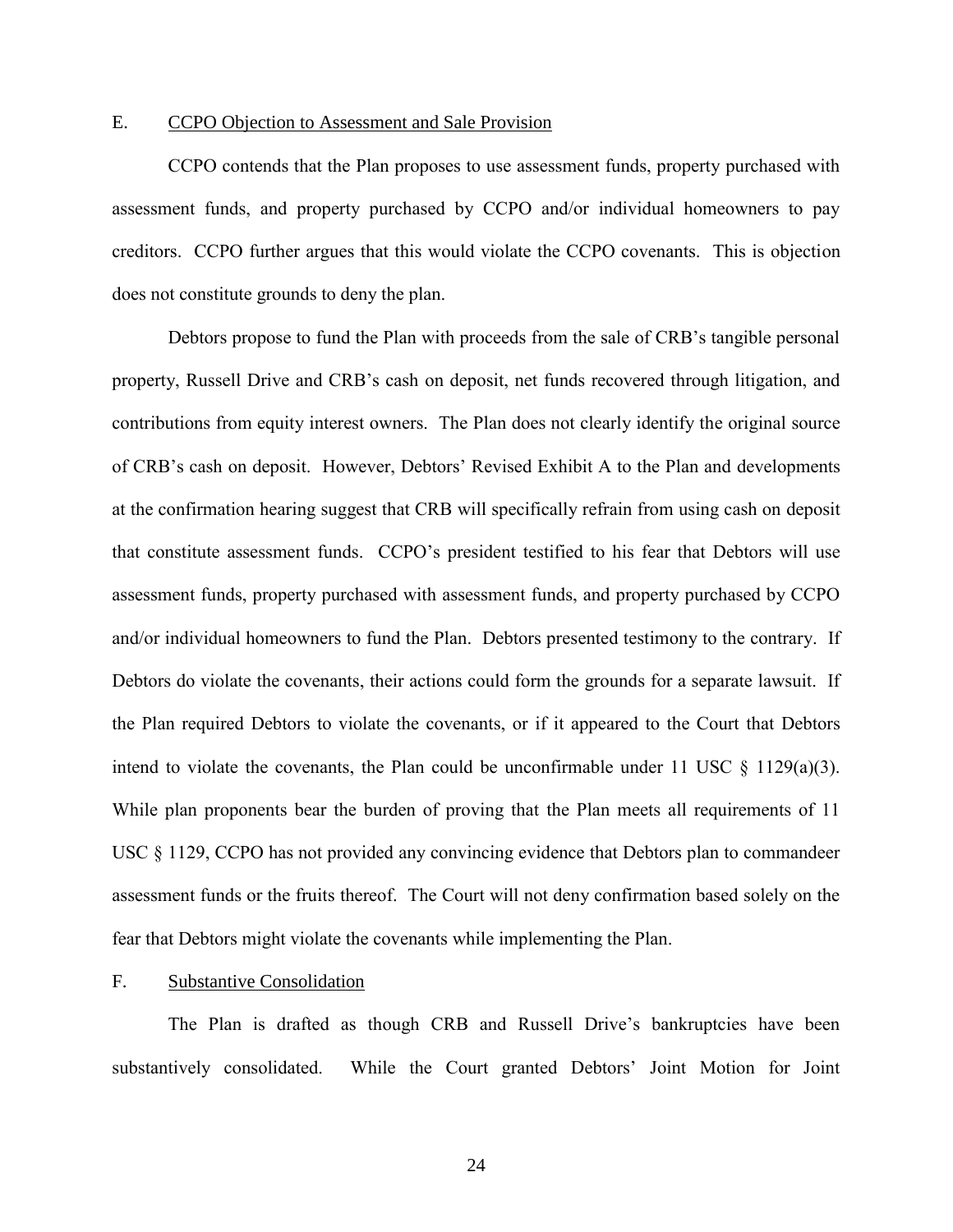Administration of Cases Pursuant to Bankruptcy Rule 1015 and Local Bankruptcy Rule 1015 (see ECF. No. 12), it never contemplated substantive consolidation. The Court is, therefore, unable to confirm any Plan that is written as though the bankruptcies are substantively consolidated.

Substantive consolidation is significantly more dramatic than joint administration. While "[a]dministrative consolidation is merely procedural device," substantive consolidation impacts the parties' substantive rights. *In re Babcock & Wilcox Co.*, 250 F.3d 955, 958 n.6 (5th Cir. 2001). It "occurs when the assets and liabilities of separate and distinct legal entities are combined in a single pool and treated as if they belong to one entity." *In re Introgen Therapeutics, Inc.*, 429 B.R. at 581 (quoting *Babcock*, 250 F.3d at 959 (quoting 1 William L. Norton Jr., Norton Bankruptcy Law and Practice § 20:3 (2d ed.2000)).*See also In re Hemingway Transp.,* 954 F.2d 1, 11-12 (1st Cir. 1992) ("substantive consolidation merges the assets and liabilities of the debtor entities into a unitary debtor estate to which all holders of allowed claims are required to look for distribution.")

Per the Plan, Debtors will establish a single, joint bank account from which to pay creditors (the Liquidating Fund). Debtors will fund this bank account with Russell drive's funds on deposit, CRB's funds on deposit, proceeds from the sale of CRB's personal property, proceeds from litigation, and capital contributions from CRB and Russell Drive equity interest owners. The Plan, therefore, treats the bankruptcies as substantively consolidated cases.

Substantive consolidation is a power of the court, not a prerogative of the debtor. *See Introgen Therapeutics*, 429 B.R. at 581-82 (noting that a *court's* discretion to grant substantive consolidation is rooted in Section 105(a) and that the party proposing consolidation bears the burden of proving its appropriateness). Courts are, rightly, reluctant to use this power. *In re*